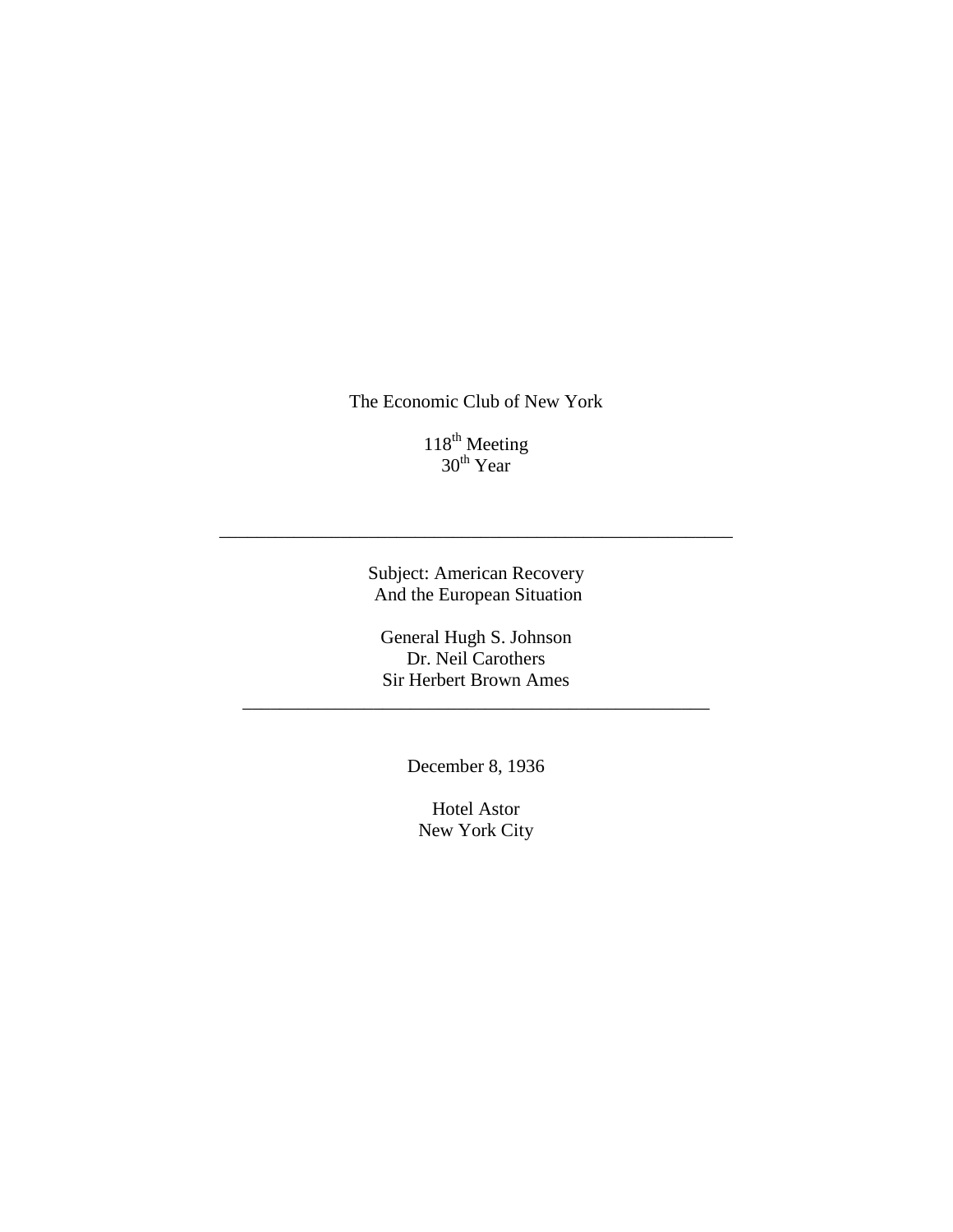ROBERT E. ELY: It is hard to realize that this is the beginning of our  $30<sup>th</sup>$  year. This is our  $118<sup>th</sup>$ meeting, and I who speak to you have had the privilege of attending all of the 118 meetings and have lived to tell the story. (Applause)

Now we begin with a new lease of life under most auspicious circumstances, and one of these auspicious circumstances is the fact that Mr. Paul D. Cravath makes his bow tonight as our President for the first time.

Mr. Cravath!

…..The audience arose and applauded…..

PAUL D. CRAVATH: Gentlemen of the Economic Club, Mr. Ely tells me I must make an inaugural address. It will be brief. I promise that my administration shall be distinguished throughout by the silence of the President. I promise you I will not take advantage of my position by airing my own views on any question. I hope a year hence you will be as proud of the Economic Club as you are this  $30<sup>th</sup>$  Anniversary. I do not doubt you will be, though, for I know that Mr. Ely will continue to do my work as well he has done the work of my predecessors. (Applause)

We now will have the pleasure of introducing our guest of honor, one of the most distinguished Americans. He has held three different appointments as awards of the President of the United States, besides having attained honorary distinction at the Bar. Before asking Mr. Stimson to rise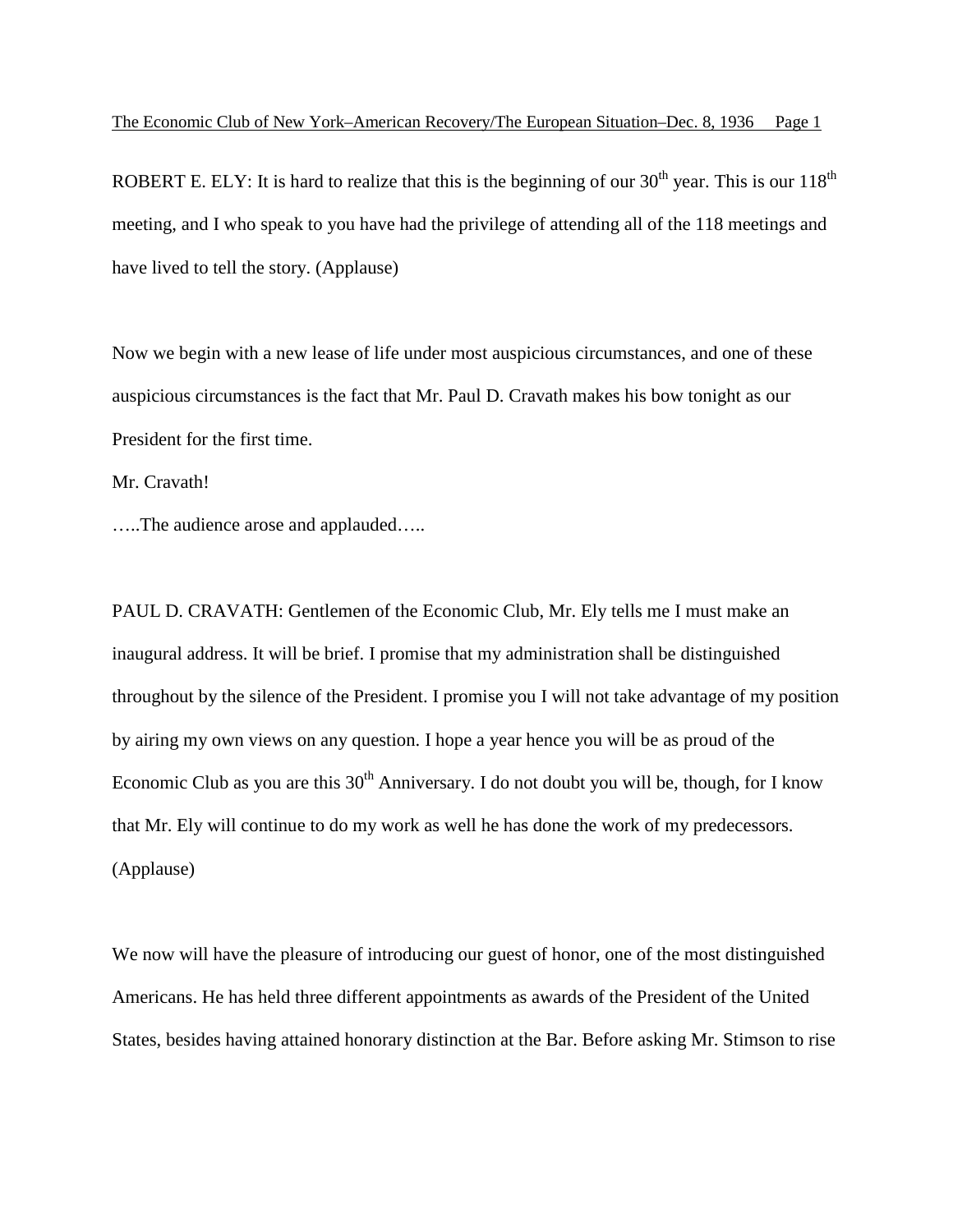and make himself visible to the audience, we shall explain that we promised not to ask him to make a speech. In spite of that promise, however, if he will say just a few words, we will be very happy.

I have the great honor and the great pleasure of introducing the honorable Henry L. Stimson. …..The audience arose and applauded…..

HENRY L. STIMSON: Mr. Cravath, My Friends of the Economic Club and Guests: I thank you from the bottom of my heart for this invitation and this welcome. I thank you more deeply for the fact that you are permitting me to participate in this educational feast purely on the receiving end. From that safe coign of vantage I look forward to the flow of reason and the feast of souls with far greater comfort and with very keen interest. I thank you very much. (Applause)

PRESIDENT CRAVATH: Our subject tonight is "American Recovery and the European Situation." Our first speaker, who sits at my left, needs no introduction to an American audience. I will not attempt to give the story of his life which has been given me here. We know him to be a man who says what he thinks, and he always has something to say on every question. It is a great honor to introduce General Hugh S. Johnson.

…..The audience arose and applauded…..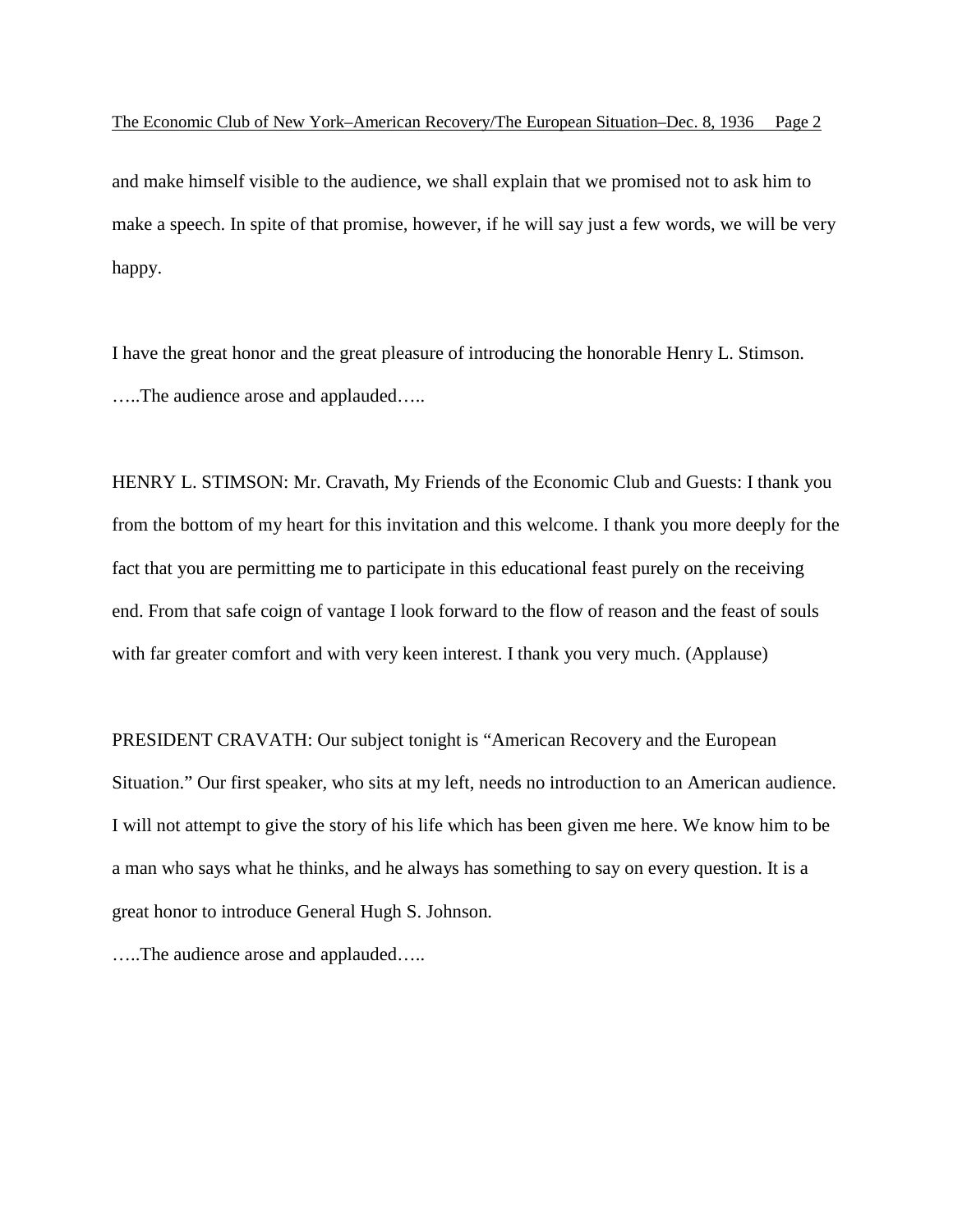GENERAL HUGH S. JOHNSON: Of course it is a distinguished honor to be asked to speak before this Club and it is a multiplied honor to be asked to speak in the particular company of Mr. Cravath, a sort of hero of mine in the law all my life; and in the company of Mr. Stimson who more or less brought me up, although if he were asked about that he would probably repudiate it; (Laughter) and in the company of Sir Herbert Ames and Dr. Carothers whom I regard as one of the most accomplished economists in the United States. So, when I look at this subject and reflect that I am not an economist, and have in respect to it a most magnificent bewilderment, I think it is an honor raised to the "n-th" power, or something. (Laughter)

Now it is a trite sterility – but much of all booms or busts are a state of mind. One inescapable thought during the depression was: "Everything is here that was here in 1928, when the whole country was humming. All the machinery and materials are here for giving everybody all that he needs. The skies are just as blue, the fields just as fruitful. The birds and the beasts don't seem to observe any difference. Yet, here sit the so-called Lords of Creation – as helpless as a huddle of terrified savages in a pestilence. Why doesn't somebody do something about it? The state of mind was hopelessness – that nobody can do anything about it.

We sat thus sweating it out in that manner for three years – waiting for something to turn up. But everything continued to turn down until it became uncomfortably uncertain how much longer our political system would bear up under the unrelieved collapse of our economic one.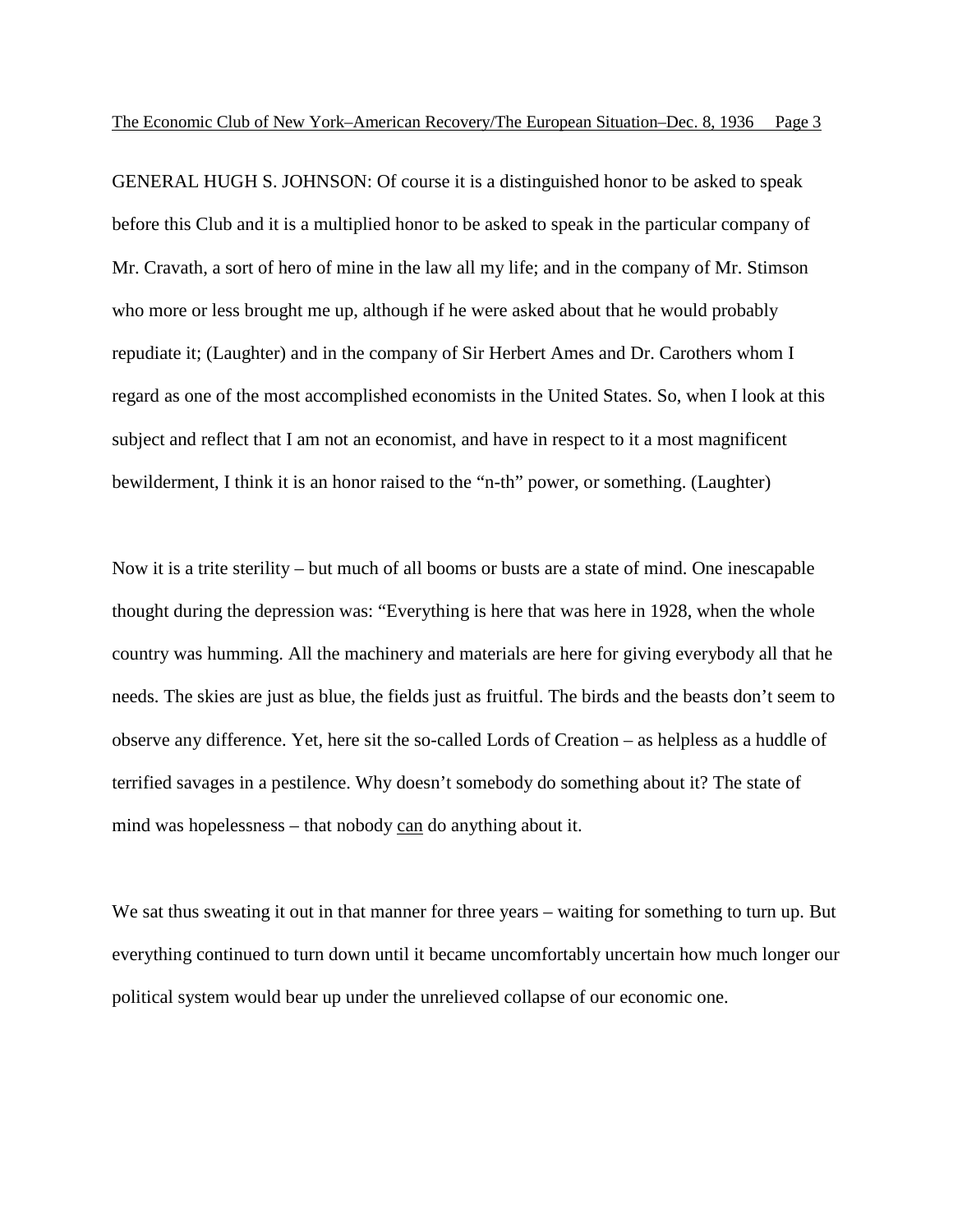Between 1932 and 1936 we at last tried to "do something" about it. I am not talking about whether what was done was right  $-1$  wouldn't dare to with Dr. Carothers sitting over there  $$ only about why we didn't do anything about it before – and what the change from doing nothing really means. We didn't do anything before 1933 because this is a nation of individualists.

It began with the manner of men who devised this government, and their forbears. It was no prospect of an easier life that beckoned those hardy people to these savage coasts. They came from a softer life to a harder one to get away from political or economic domination of their daily lives. "The weak perished. The timid never started." That was true not only of the beginnings at Jamestown and Plymouth. It was true of every new surge of Western immigration clear across the Continent. No science could devise a more effective process for the selective breeding of Mr. Hoover's rugged individualists.

When the time came to devise a government, they addressed a country regimented by British economic policy out of any American manufacture. Their sole idea was to get rid of restrictions – not to create them.

Above all, their political policy was colored by Rousseau's idea of natural rights to complete freedom and of Dr. Quesnay's philosophy of acquisitiveness as an economic motive power. Adam Smith's "Wealth of Nations" had been published in 1776. "Laissez Faire – let be and let pass. The world goes of itself" – and that was becoming a world religion.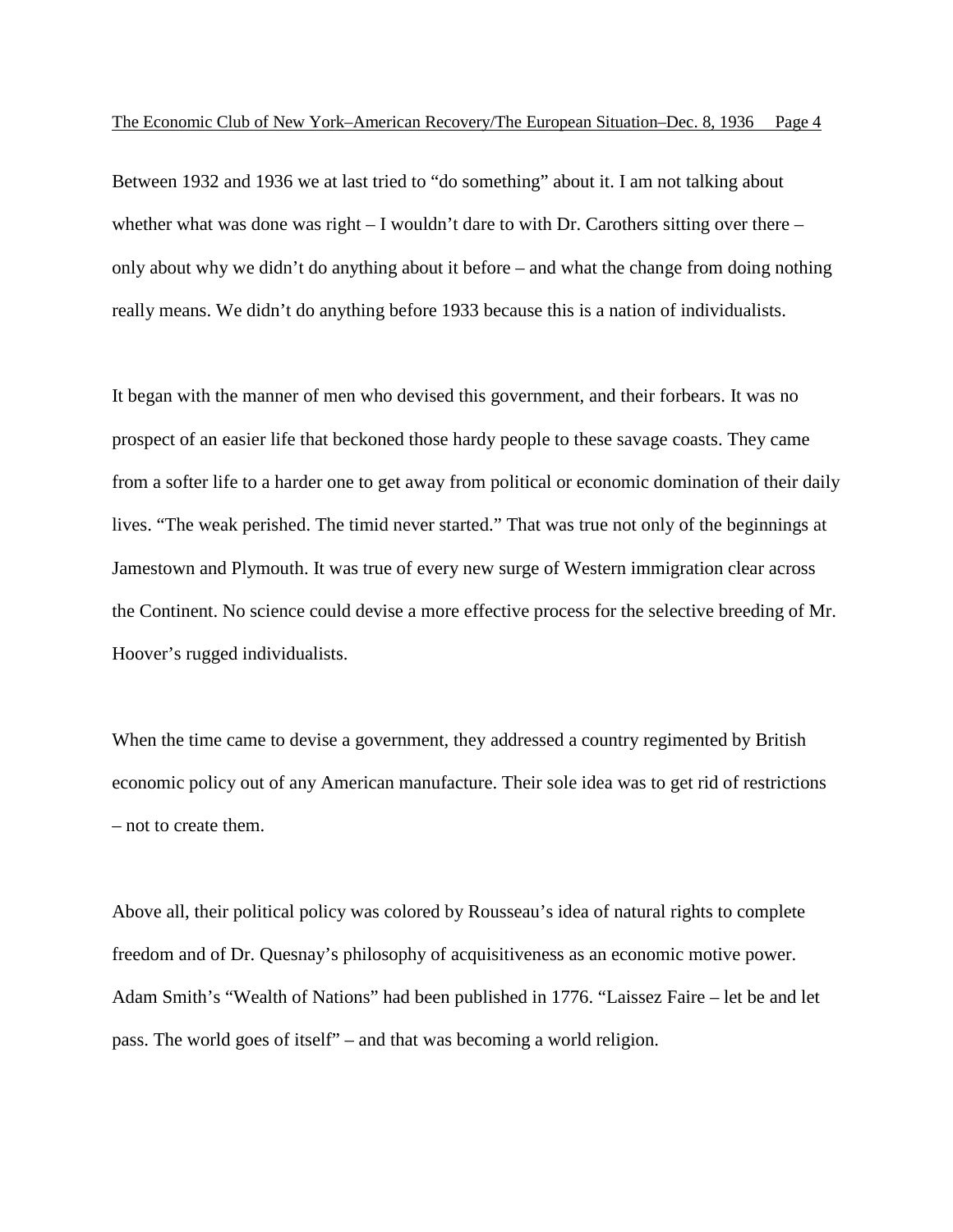The combination of everybody's individual selfishness is what makes the wheels go round. The great constructive force is a resultant of an infinite number of individual greeds striving among each other for private property. That is a natural law which cannot be amended by statute. Political government should keep out of economic fields. That remained an American creed for 125 years. Whatever else may be said about that system, it peopled a continent and built the strongest nation in history in the shortest time on record. It is not to be wondered that we did not give it up lightly. It has become a fashion to "crack down" on Mr. Hoover's rugged individualism, but it cannot be denied that he was holding fast to the fortress of an ancient faith.

But had not that faith outlived its era? Isn't that proved by universal experience, here and abroad? That question is the subject of this address. Who but Hoover said some years ago, "We are in the midst of a great revolution – passing from a period of extremely individualistic action into a period of associational activity."

Anyway, that ancient faith was why we didn't do anything about it through terrible years while half the paper wealth and income and wages and jobs of the United States vanished like fleeting figures in a delirious dream. No matter how rugged individualism strove, it didn't work. There were no more territorial frontiers. We had become a vast collectivism – wheels and ratchets in a great machine and helpless to exist by our own efforts when the machine stalled.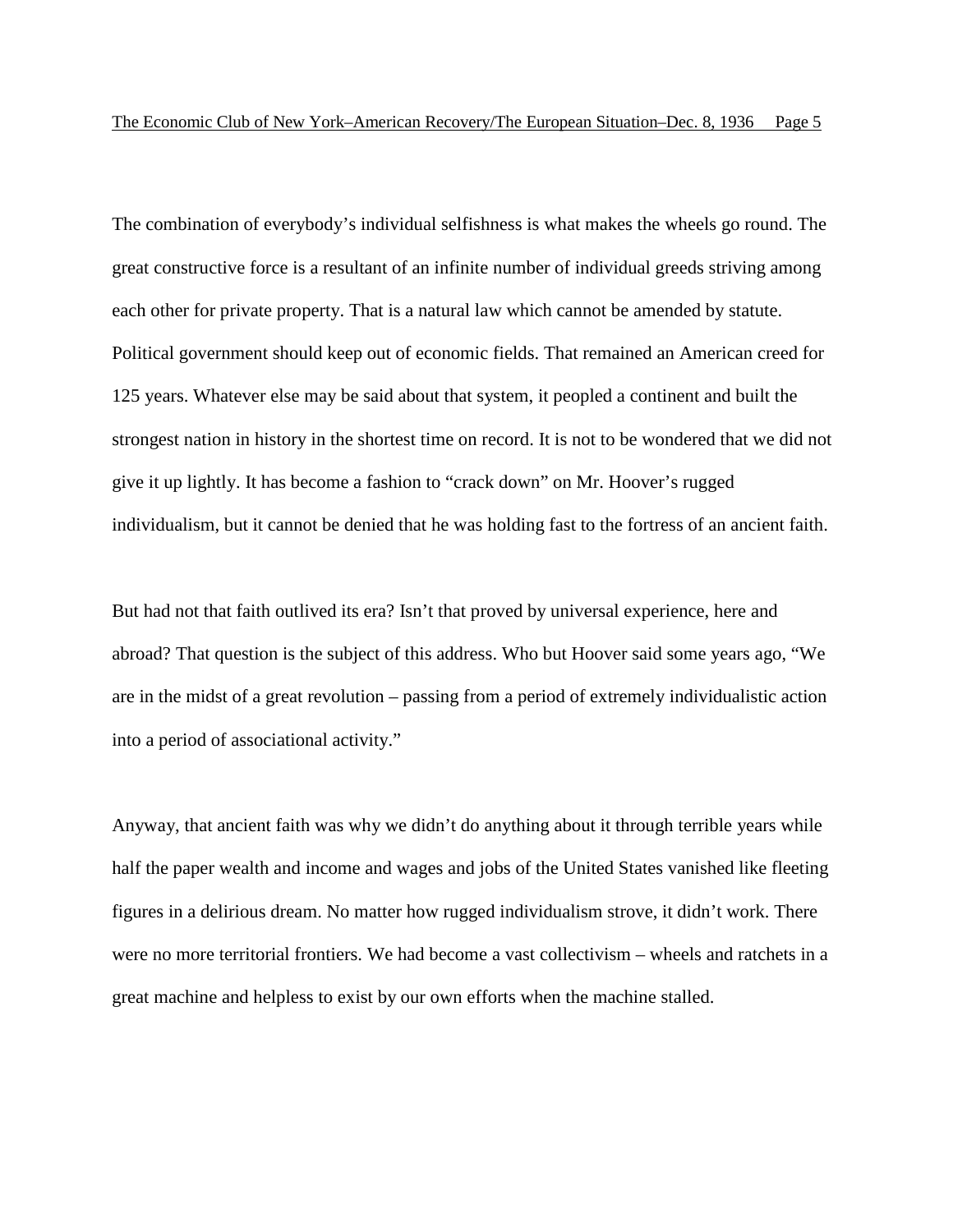The election of 1932, whatever else you may say about it, was a thundering popular mandate to reverse that essence of old faiths and "do something about it," but with no definition whatever. I happened to be in the Washington maelstrom of early 1933. There was a snow storm of paper plans. They came from places as widely diverse as the holies of Big Business – as some of you in this room know – from professors of economics and government, and from lunatic asylums. Everybody wanted to do something about it.

Now I am not here to condemn or commend anything that was done or not done, but only to voice a conviction that something had to be done, and done without a moment's hesitation or delay. There was armed resistance to legal process in the West. The cities were full of homeless, hungry men, rapidly growing sullen and resentful. A vast ferment was working. It produced such figures as Huey Long and Father Coughlin. It was stirred again, more than a little, by the heat of the last campaign, and it recorded itself once more in the last election.

I honestly believe that exactly what was to be done was not half as important as that something be done, even if it were wrong. This I know – the instant it was certain that inaction was at an end and even before anybody in this country knew what action would be, every economic barometer shot upward to the greatest recovery in so short a time in ours or any other history. It was a spurt, but a magnificent spurt. The country changed in a fortnight from black despair to hope and courage. The depression state of mind was broken and the recovery complex came.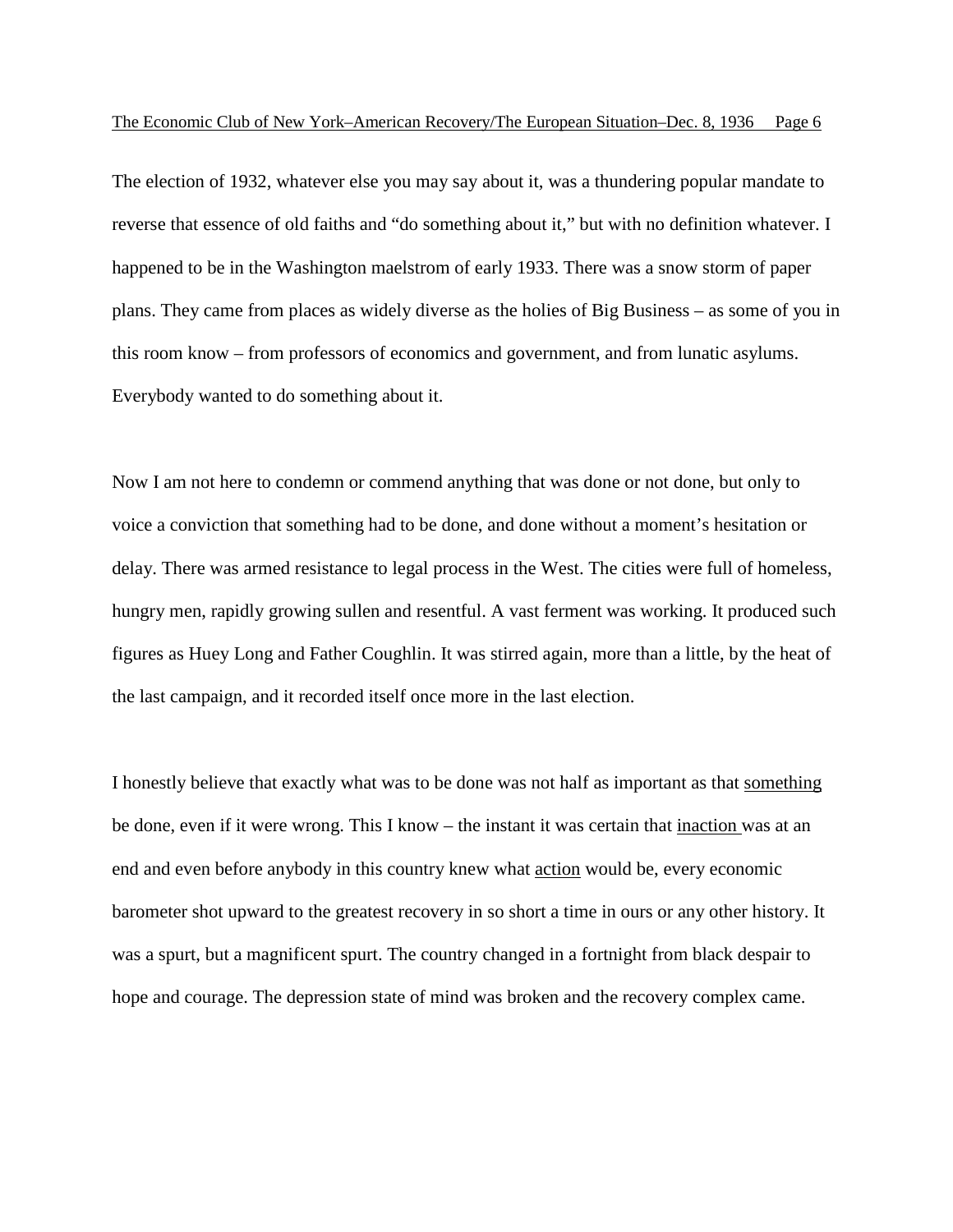Whether that hurried legislation was right or wrong, this country at large is convinced of this: "Whereas, while we were 'doing nothing' things had been going down with scarcely an interruption for 40 consecutive months, yet, when we began to do something, they instantly began to go up and with scarcely an interruption they have been going up for 45 months – which happens to be the longest sustained forward movement in our economic annals."

I made a statement something like that in Oklahoma City during the campaign and a voice from the highest gallery interrupted: "General, I'se a black man, but even I kin understan' dat." The campaign put that issue strongly and clearly before this Democracy, and this democracy has made a choice – make no mistake about that.

The idea of doing anything rather than doing nothing did its work in a terrible emergency – and I'm certain I'm talking to people not in sympathy with this idea – but I am as sure as any of you that such a helter-skelter cavalry charge is no way to reorient an economic universe – or in quieter moments change only a little our ancient belief that political government should have no power in economic areas, which latter is, I believe, all that we now face.

What was done was full of obvious blunders. We have a kind of recover. I have yet to hear the man who says it is not better than depression – but even its defenders must admit that it is full of artificialities and uncertainties. Just to mention a few: How can you call it complete recovery when there are eight or ten million, or whatever it is, without jobs? All such figures are mere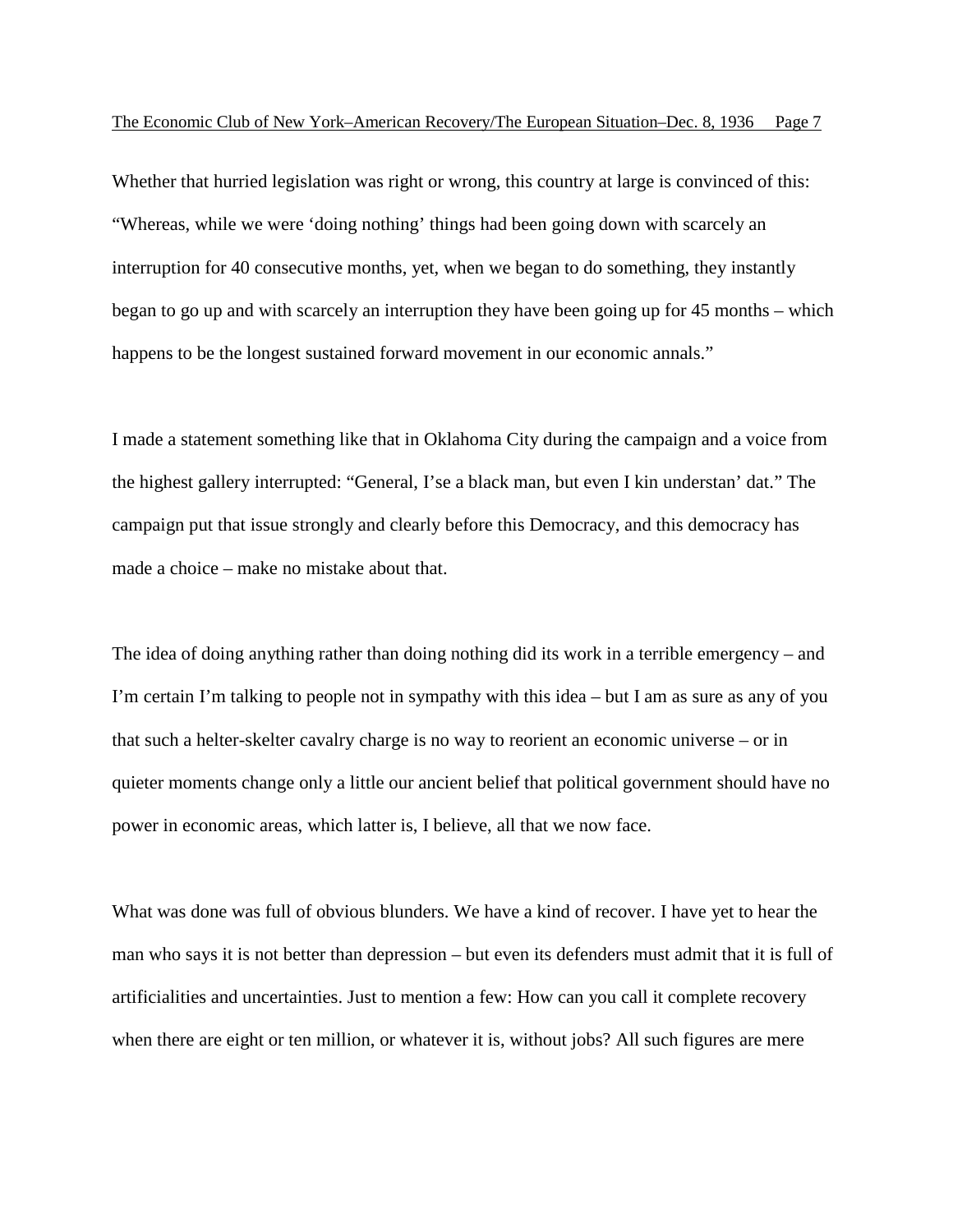guesses, but at the usual ration of 4.4 people to each on gainfully employed, doesn't that mean that there are between 38 and 44 million people destitute or living just on a shoe string – around one-third of the population? How long can that go on?

There are other jittery foundations to this recovery. When we devalued the dollar, we made it 40% easier for all foreigners to buy our securities, or pay their debts, or to buy anything of which the price is made in our own markets by our own domestic competition. It didn't make it easier for foreigners to buy things like wheat and cotton where the price is made abroad – but it did tend very strongly to raise the prices of those things to our farmers, and both of these results had a whole lot more to do with our recovery than is generally realized. They poured hundreds of millions of dollars into this market, and the effect of every million was an artificial but a new and upward push to American recovery. These necessary things were nevertheless artificial. They tend in time to cancel out their own effect. Also, what we have thus done in one direction, other nations can do in the reverse direction. We've got to keep out of any new wards of currency devaluation.

There are other rickety stilts to this recovery. Vast public spending has an undoubted effect and it is going to be reduced. A combination of AAA and the drought raised farm prices which greatly increased rural buying and that greatly increased industrial recover. AAA is gone, and what replaces it cannot possibly have the same sustaining effects.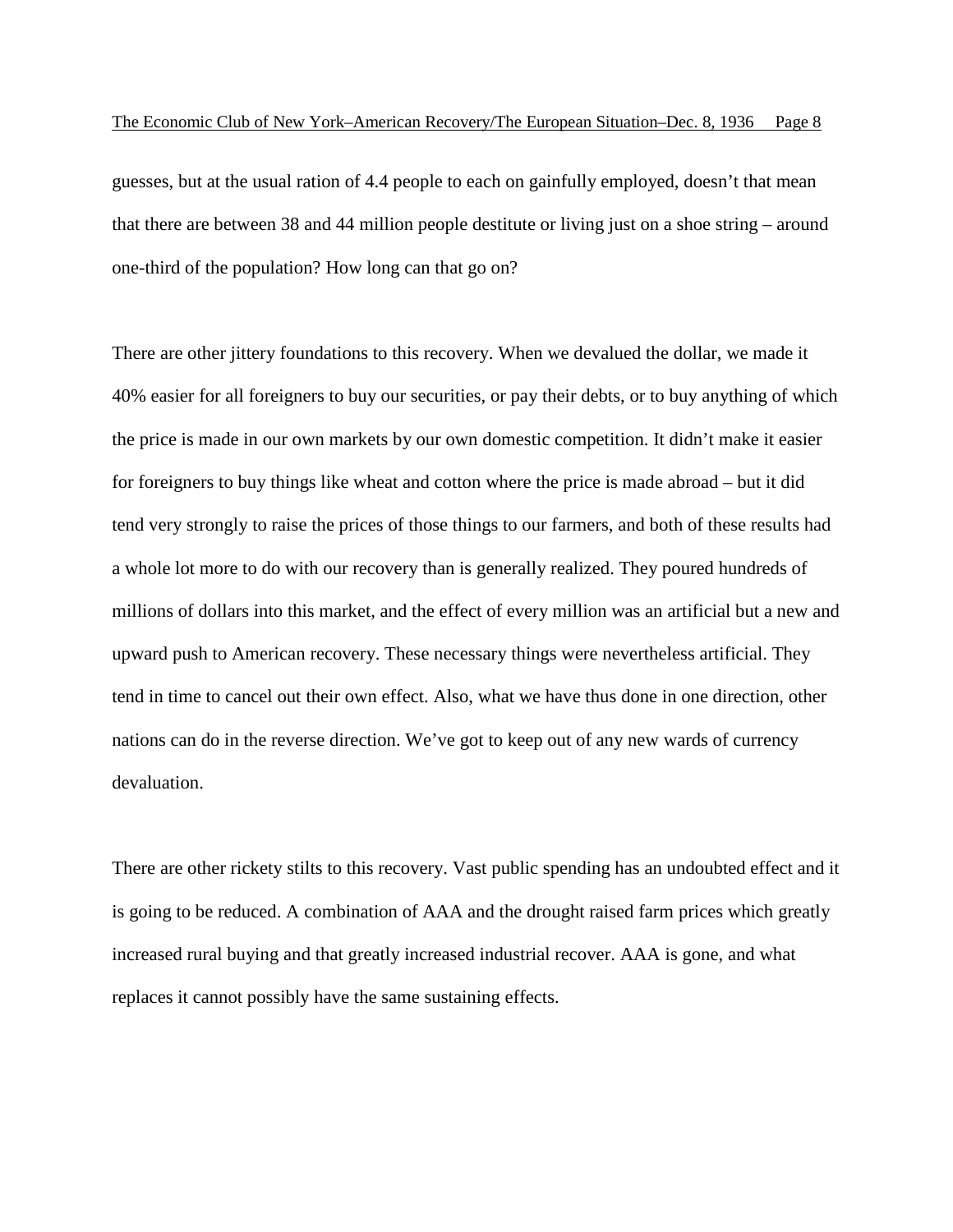Droughts are not forever recurrent. We can't look forward to a new and excellent drought each year. (Laughter) the bonus billions on such a scant business turnover came at a very convenient time. That effect is going or gone.

The tremendous effort at rearmament is Europe has sustained our metal markets and lessened our competition, both from imports here and exports abroad. Some part of the world's business recovery is undoubtedly due to the powerful pulmotor of war preparations which had reacted favorably, for the moment at least, on us. That can't last forever. Either it will explode in war with unpredictable effects or it will languish in a new reversal.

Just now, the surge of increased dividends and increased wages, due to undivided profits taxes, is another certain stimulus to business and buying which, because it is new, cannot be accurately gauged and, because it is imperfect, is bound to be changed.

Those are the weaknesses and unknown possibilities of our planned recovery. Of course, offsetting these are the tremendous reserves of potential credit expansion created by federal deficit financing. If the mental barriers to inflation should go down, all the elements of the wildest kind of runaway markets are here.

What is inflation? I have got an idea about that, even if it is only a layman's opinion. It is simply high prices, and a speculative mania threatening to make them higher. When do prices get high?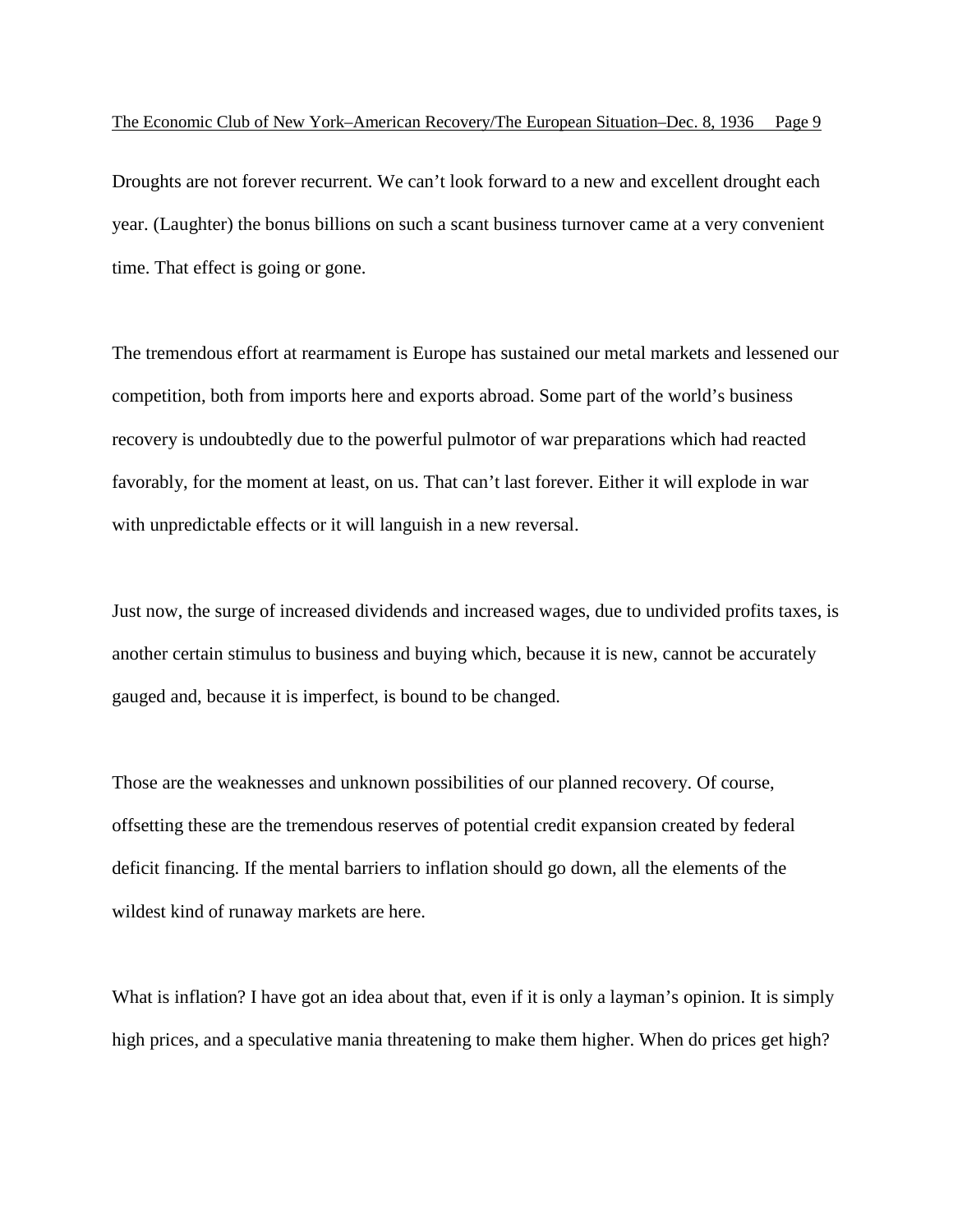When for one reason or another people think they are going higher, they buy and a seller's market makes a rising price. If their thinking becomes a panic fear that prices are going so high that the value of money is threatened, people rush to confirm that fear of buying anything at any price and you have a fantastic boom. It is the only practical proof I know of Shakespeare's broad generalization: "There is nothing either good or bad, but thinking makes it so."

Is a new 1929 fantasy to be an outcome of our planned recovery? I think not, ever. Whatever you or I may think about where prices are going, there are a good many things the government can now do to prevent their going there.

It could increase the gold content of the dollar. It could increase reserve requirements. It could begin to sell its own securities on an open and uninfluenced market. It could fluctuate the tariff. It could greatly interfere with the mobility of all markets. It could even further change its system of taxation to make profits both unwise and unprofitable. In other words, it could "do something" about inflation exactly as it "did something" about stagnation. And the mere fact that it has the power to do any or all of these things may have a profound influence or an absolute control on the inflationary state of mind even if it never does any of the drastic things it has power to do.

I believe that what our great economic complex lacked completely was the least little bit of control and that the mere presence of that without much use of it may do the trick.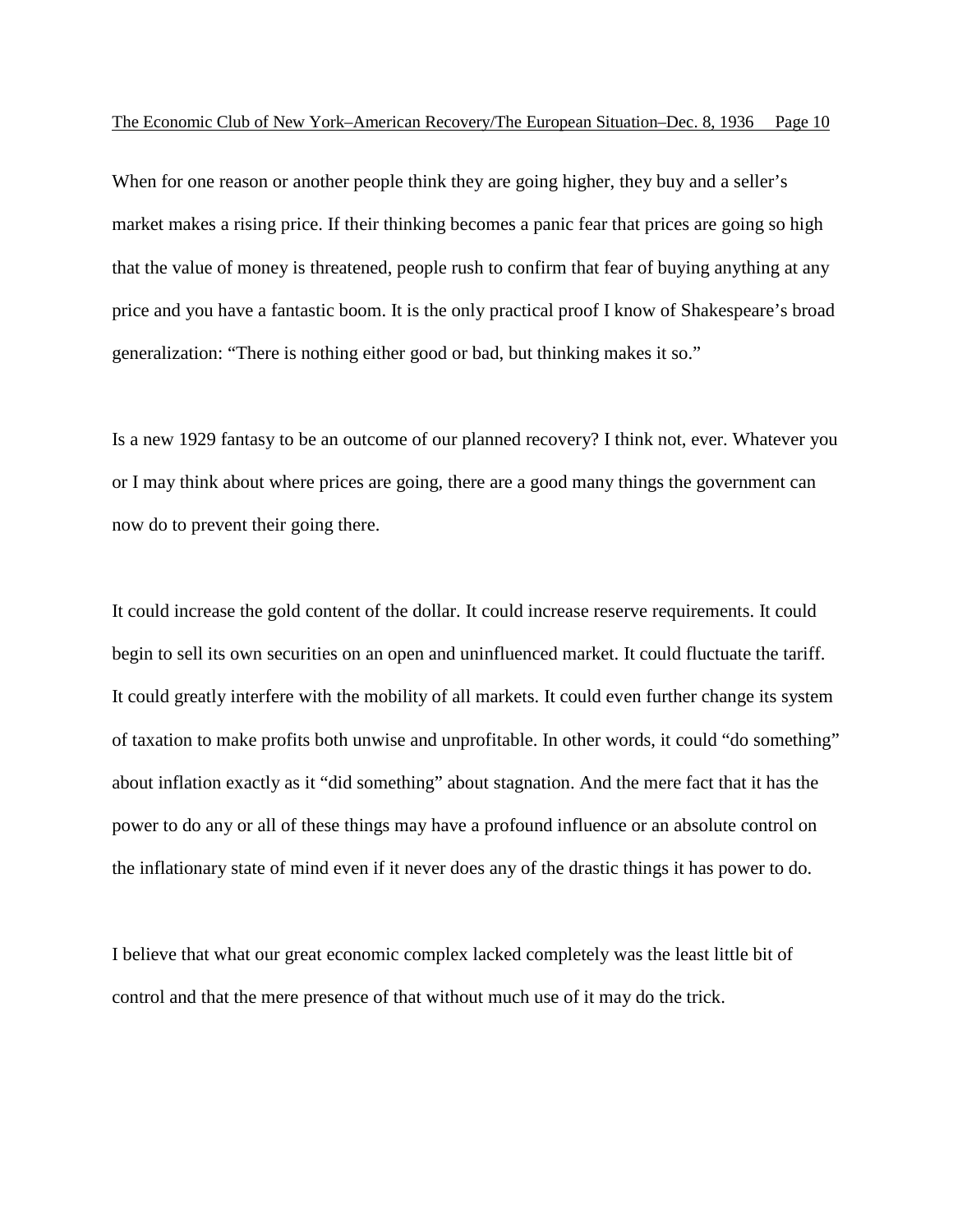If the utter hopelessness that allowed up to drift toward the bottom of the pit was a state of mind; if the present possibilities of a runaway market are a state of mind; if it is sufficiently demonstrated that the government can do something about either state of mind – then are we not looking at a profound change in the very foundation of the system under which we have lived for a century and a half? It isn't a question of whether we are to put political power in economic fields. It is already there.

We are doing what all the physiocrats and the individualists thought was heresy. For good or ill, we are entering a managed economy. It may be wrong, but we are going to try it, and this time not because some starry-eyed professors says so but because the mass of people not only here, but in the whole world, think it is the thing to do – and because this is a democracy.

Managed economy! That term has become an economic epithet with conservatives. But isn't the very phrase redundant? Economy is the "management of a household" and a managed economy would mean a "managed management of a household."

We have always, in a sense, had a managed economy. The tariff was the most effective management of a national household that had ever been tried up to that time. After that, the government slowed up on its managing, but somebody else stepped in.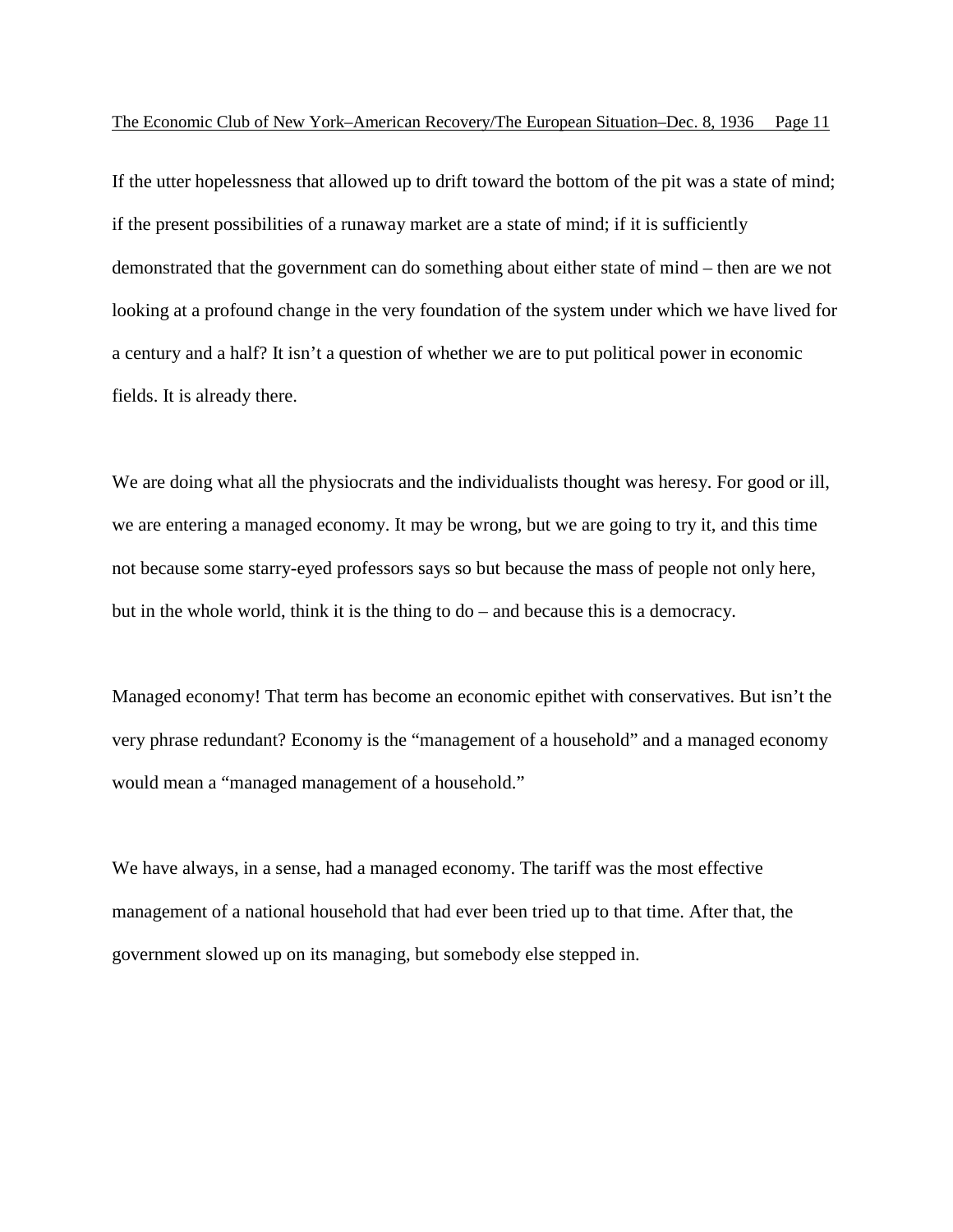The old theory, that the resultant of an almost infinite number of individual greeds gives a resultant natural and unmanageable law has to be considerably amended in the vast coalescence into magnificent economic satrapies that have gone on in this country since the turn of the century. I am not condemning these tremendous corporate entities or groupings. On the contrary, I think they were inevitable consequences of tremendous improvements in manufacture, finance, communications and transportation – a virtual revolution. But how can anybody say that, in such an environment, there is any base for the old philosophy of an infinite number of freely competing individuals resulting in an inscrutable natural law?

There is no such result. These vast business baronies are, of themselves, economic governments of not only national but international extent. Many men in this room whose faces I see know better than I could learn from the fragmentary evidence which obtruded in NRA, the extent to which both price and distribution are regulated in international trade by cartels, to which the government is a stranger, and by American ownership of interest in foreign industries – more effective than tariffs or quotas or any governmental invention.

Devices for management of our economy at home and abroad include mergers and monopolies, agreements to limit production of fix prices, resale, price maintenance, tying contracts, patents and cross-licensing, discrimination by leases, boycotts and black lists, classifications of customers, full-line forcing, inter-locking financial interest, basing points, compulsory reciprocal dealing, differentiation of products, division of markets, price leadership, brands, uniform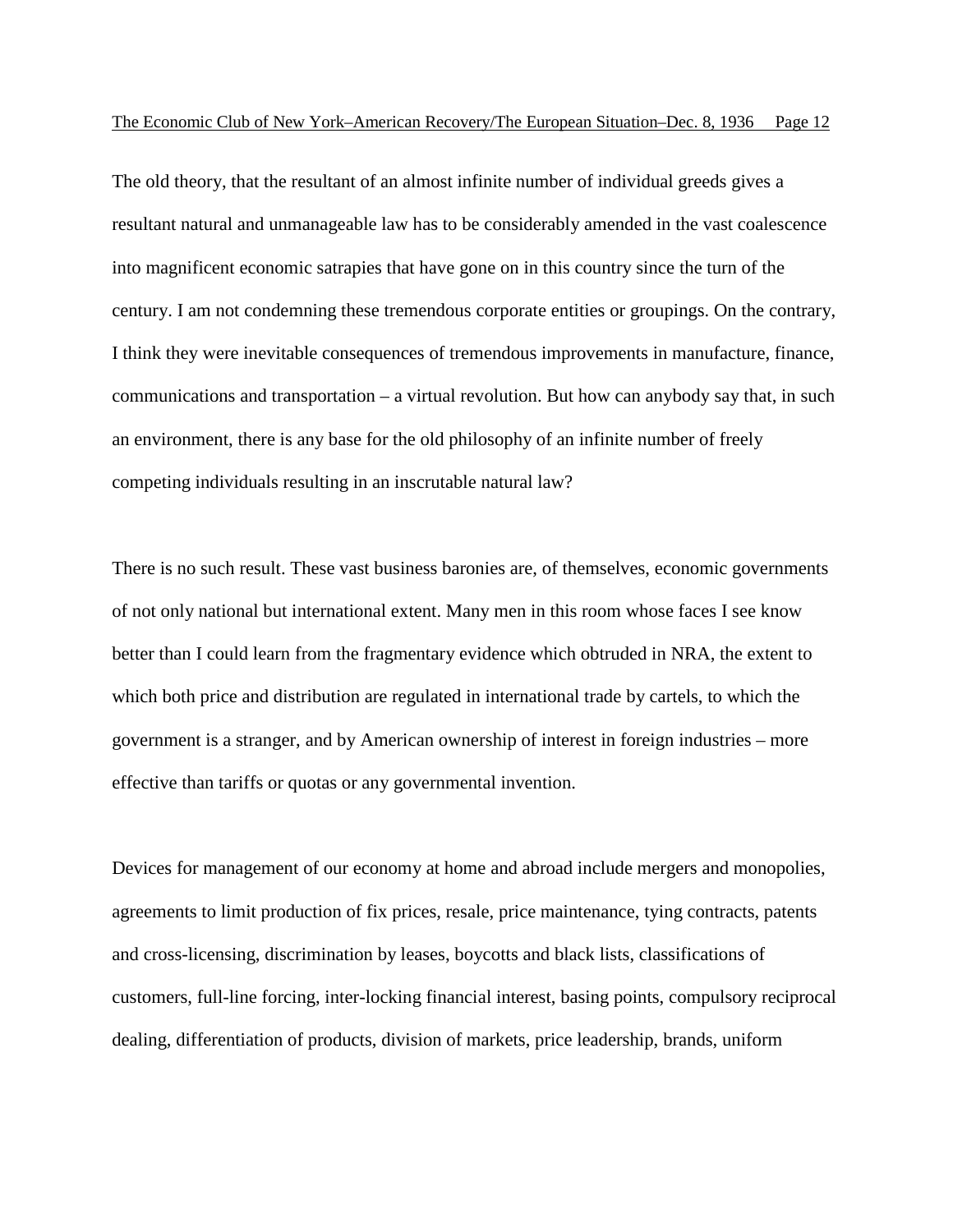accounting systems, and open price associations. I do not say that anyone of them is unnecessary or to be condemned, but I do say that these and similar devices have at times and in part been demonstrably operative in a list of business so extensive as to cover in some measure, great or little, all industrial activity.

Concentration of economic power in industry has been increasing, especially in the post-war period. Ninety-one of the leading industrial corporation, selecting two or three at random from each great group, increased their percentage of the total assets of all corporations from 16.7% in 1929, to 19.3% in 1933, a 15% increase over that of other corporations.

This increasing concentration, among other things, has been accompanied by administered prices so that a drop in demand results, not in price readjustment, but in maintained prices and curtailment of production, thus throwing workers and machines out of employment and further reducing demand. Though efficiency of workers increased 18% in the twenties, wholesale prices fell only somewhere around 1.4 points and workers received only about 40% of the gain in purchasing power necessary for unimpeded operation of the productive plant.

This is not the free economy of the  $18<sup>th</sup>$  Century physiocrats. It is a highly managed economy. It is not the uncontrolled resultant of an infinite number of individual greeds. It is the closely held control of a few collective greeds. It is not a question of whether we shall have a managed economy but of who shall manage it.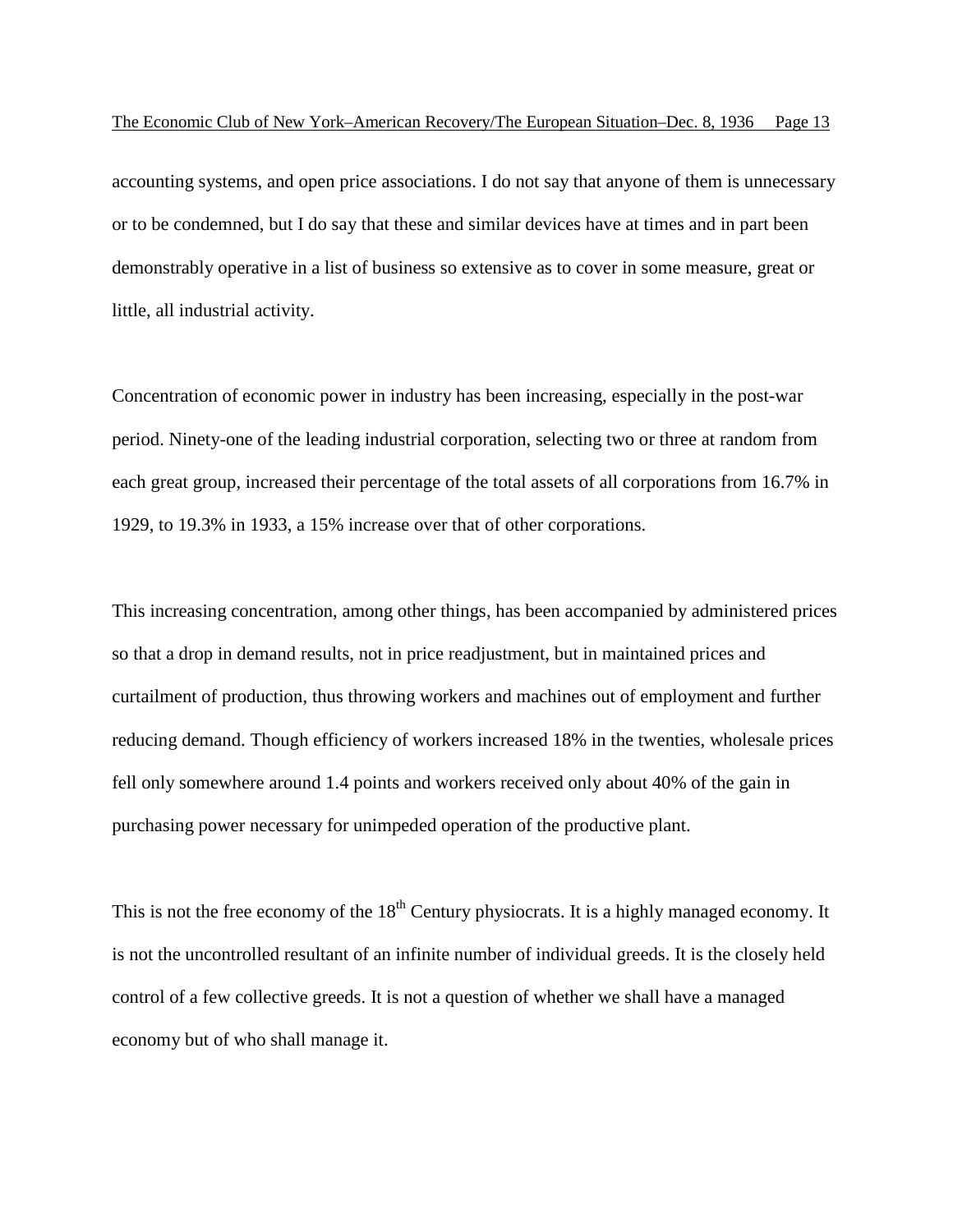The whole of history answers that question. These great provinces of industry more closely control the daily living of millions than any political government under the sun—and the millions governed have less to say about their government than in an oriental despotism. That cannot live unless the whole idea of democracy is to die.

Is government to manage business? God forbid! It would be as mad a proposal as that, in the old days, government should have attempted to manage every one of those infinite individual little greeds that have now coalesced into such mammoth collective greeds. But I think government is going to lay down some general principles about what may be done and some more definite taboos about what may not be done.

I am aware of the argument so frequently used in the last campaign and repeated only the other day in a Baltimore Sun editorial: "Recovery would have come without political interference with economic law – look at Europe."

Well, the Administration has tried to look at Europe and, according to all reports that I have seen, the trouble with the Sun statement is (1) that the world did not recover either more rapidly or more impressively than we, and (2) that the political system in each of these countries rushed to prevent economic collapse long before we did and wound up with a far greater regimentation 00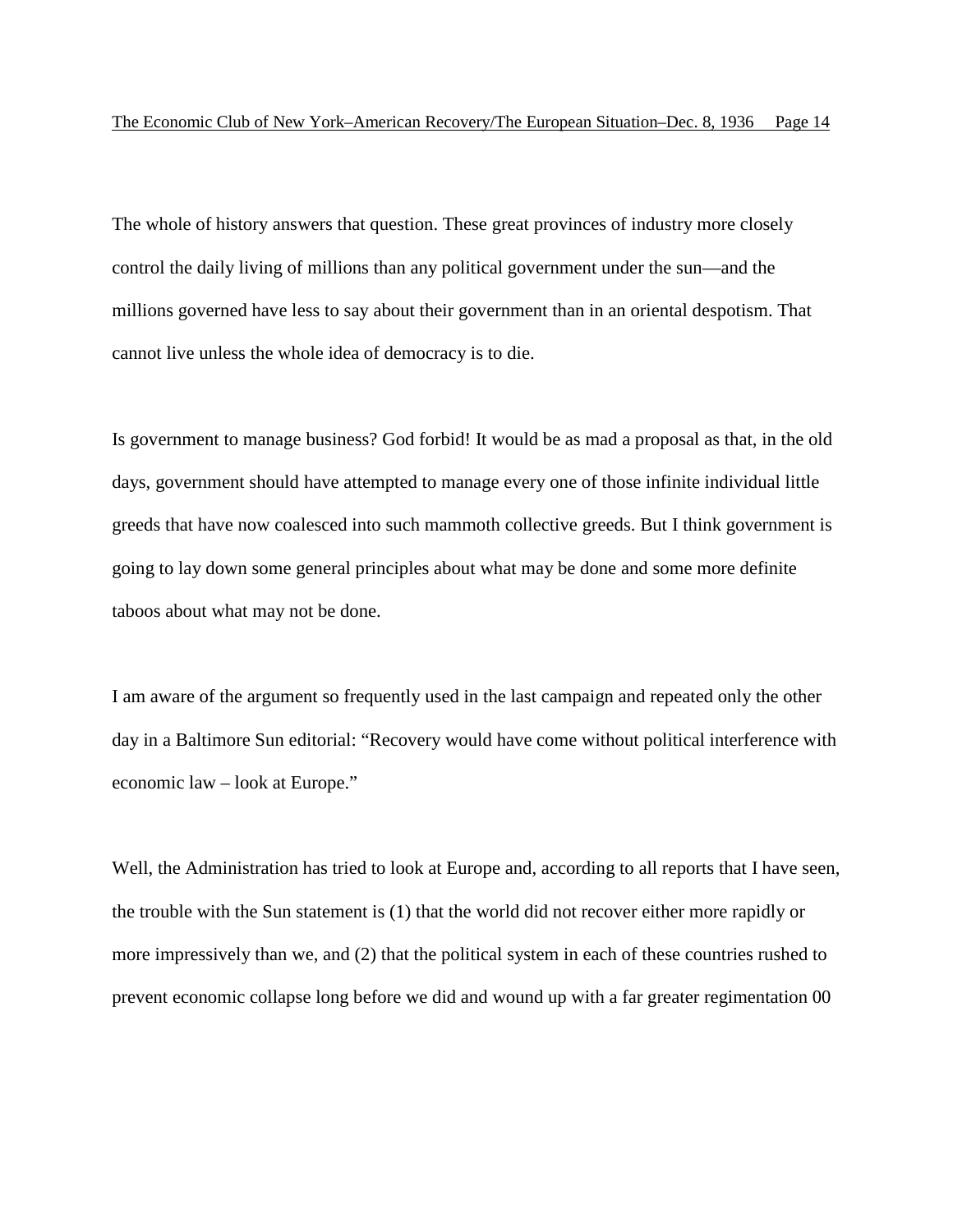that, while we were waiting for nature to take its course and doing nothing, every one of them "did something about it."

A good way to answer whether recovery has been more rapid in the rest of the world is to take all indices of production at the low point of the depression in each country at 100, and follow it through to the latest available figures—June 1, 1936—because that percentage of increase from the low point, that is the measure of rapidity and extent of recovery. A computation handed me by Mr. Leon Henderson, economist for NRA, shows:

World Ex. U.S. and Russian 46.79%

| U.S.           | 75. %  |
|----------------|--------|
| United Kingdom | 27.9%  |
| Japan          | 60.7%  |
| Poland         | 52.8%  |
| Germany        | 103.4% |
| France         | 10.8%  |

I have not exactly this comparison for Sweden, which is usually cited as the paragon among nations – but on another base to January 1, 1936, the relative recovery from the low point for Sweden was 36% as against 44% for the United States.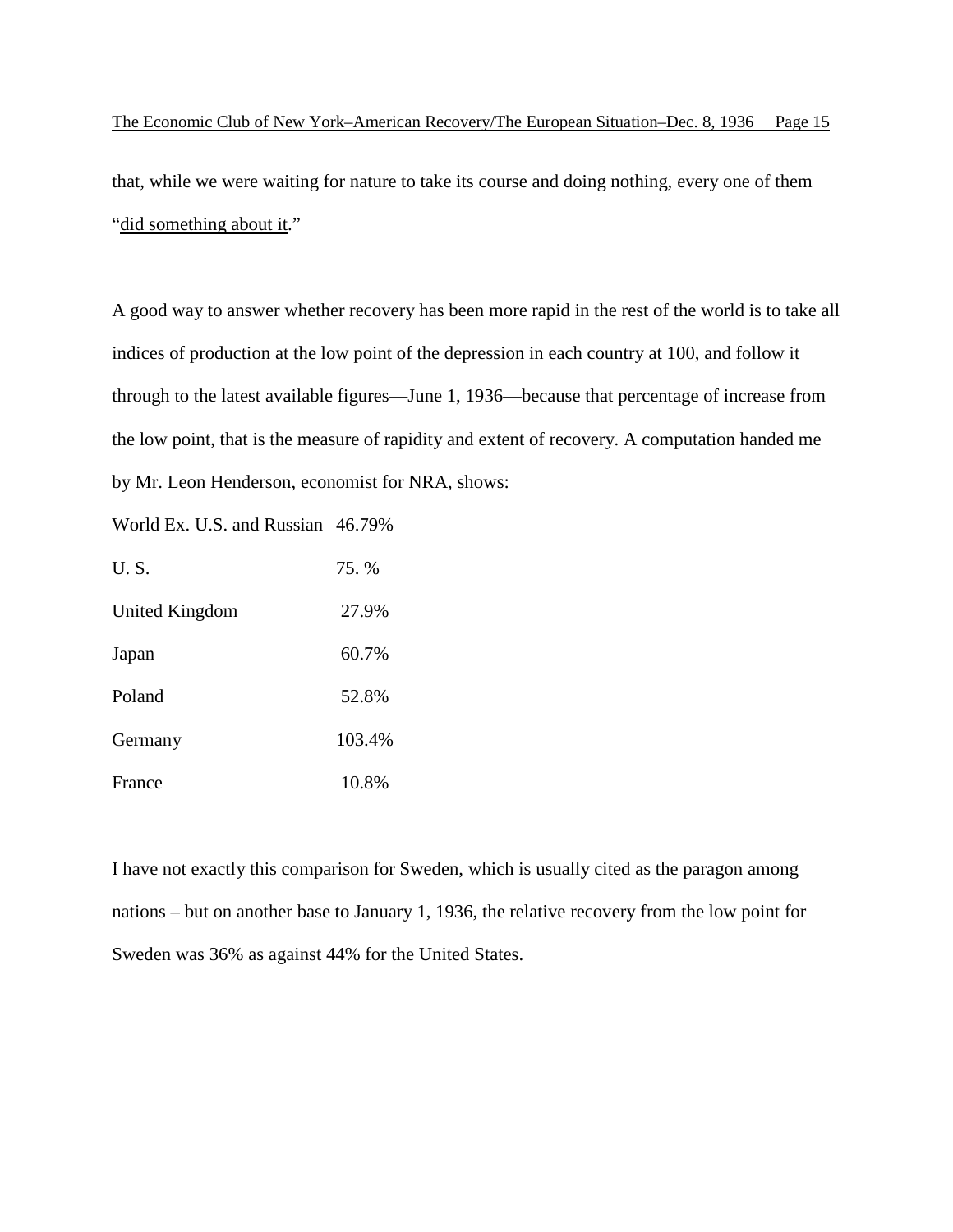Another thing this theory of relative collapse and relative recovery among nations overlooks is that our economic structure, with a mass nearly as great as all of theirs, fell from a higher point, with a far greater velocity to the lowest point of all. To put the jack-screws under that colossal ruin and hoist it further and quicker to a higher point was a far greater engineering job than any that existed elsewhere in the whole world. This European superiority argument seems to me to be a theory discredited on any approach.

The second fallacy in invoking the European situation is to suggest that they used no political jack-screws under their economic systems – only laissez faire. Not one of them neglected to plan their economy – quicker and more drastically than we.

Great Britain was first on the dole. She went off gold as soon as the avalanche got well under way and embarked on a gigantic housing program that has practically rebuilt suburban England. Just now a large, if indeterminate part of British "prosperity," like that of most of industrial Europe, is due to forced draft war preparations and manufacture of instruments of destruction. To cite Britain as a "do nothing about it" country is what Abraham Lincoln called, "an astonisher." Social security, industrial subsidies, governmental participation in international trusts, sponsorship of farm marketing boards, nationalization of coal production – and the list has just begun.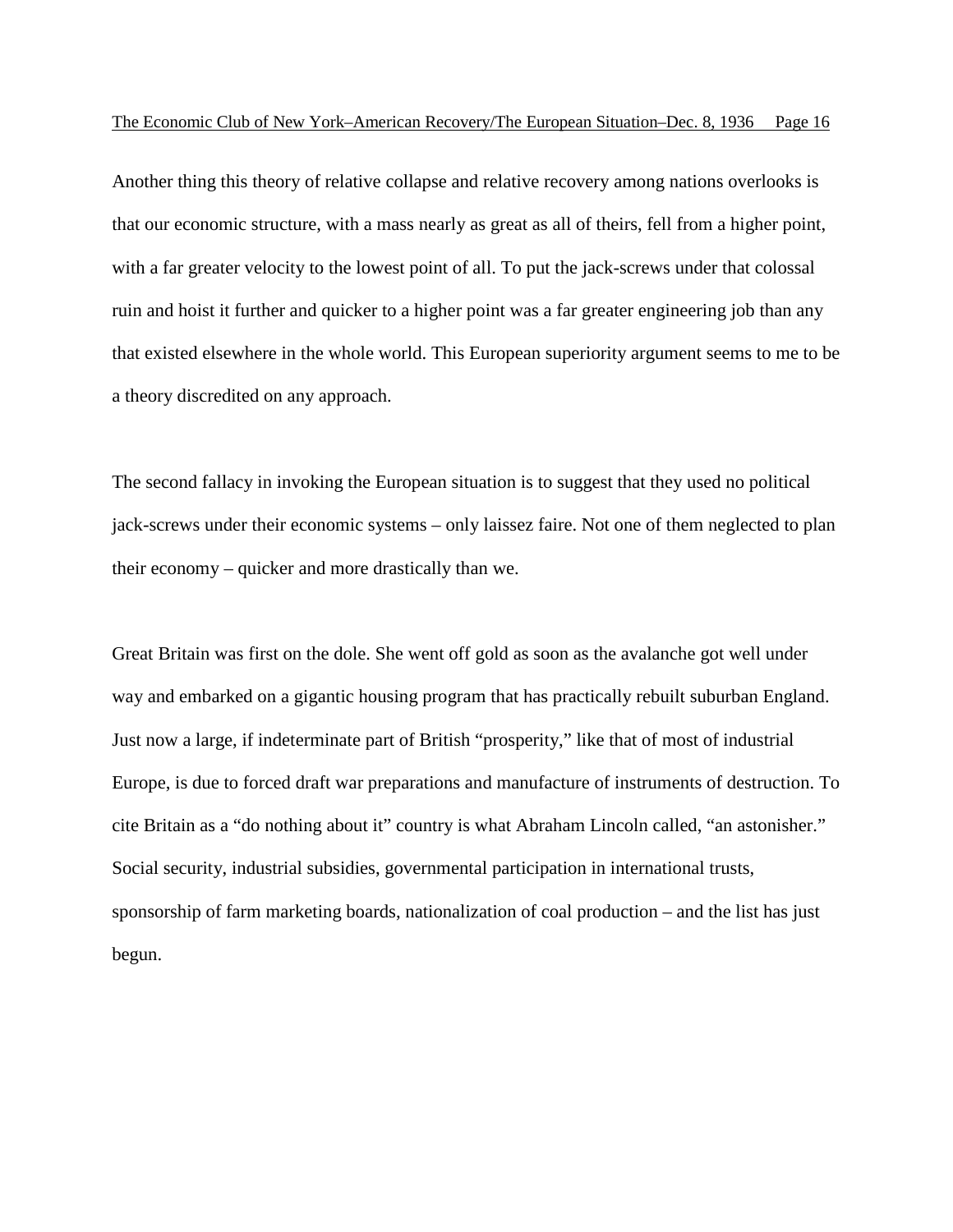Japanese regimentation of both her industrial and her world economy exceeds anything the dizziest New Dealer ever dreamed. Japan is just a gigantic business; it's a system, at home and abroad. Fair-haired Sweden is a hodgepodge of monarchy, fascism, communism, socialism and laissez-faire. Germany and Italy are corporative states – economic absolutism under political domain. France seems headed for state socialism and Spain for God knows what.

Above and beyond all that, when you think what the depression did to Europe and where it has left us, this kind of talk seems almost cynical. It threw Italy and Germany to the Fascists. It socialized France. It drenched Spain in blood. It criss-crossed Europe with strains and stresses that threaten momentarily to break down in slaughter and destruction, and it paralyzed the commerce of the world. But we are still what we were, and the Constitution still lives. (Applause)

To me it seems that the rout of laissez-faire is rampant in the world, ad that a reasonable retention of the ancient faith is far more likely in America than anywhere else on the globe. We fact a fact accomplished and it is less than realistic to deny it. Yet, I think there is nothing to fear in this country.

One thing I know of a certainty – there is no disposition in Washington to bullyrag regiment or manage business. There is not even any plan stewing for new white rabbits. There is only a disposition to rationalize, perfect, adjust and make practical, constitutional, and legal the general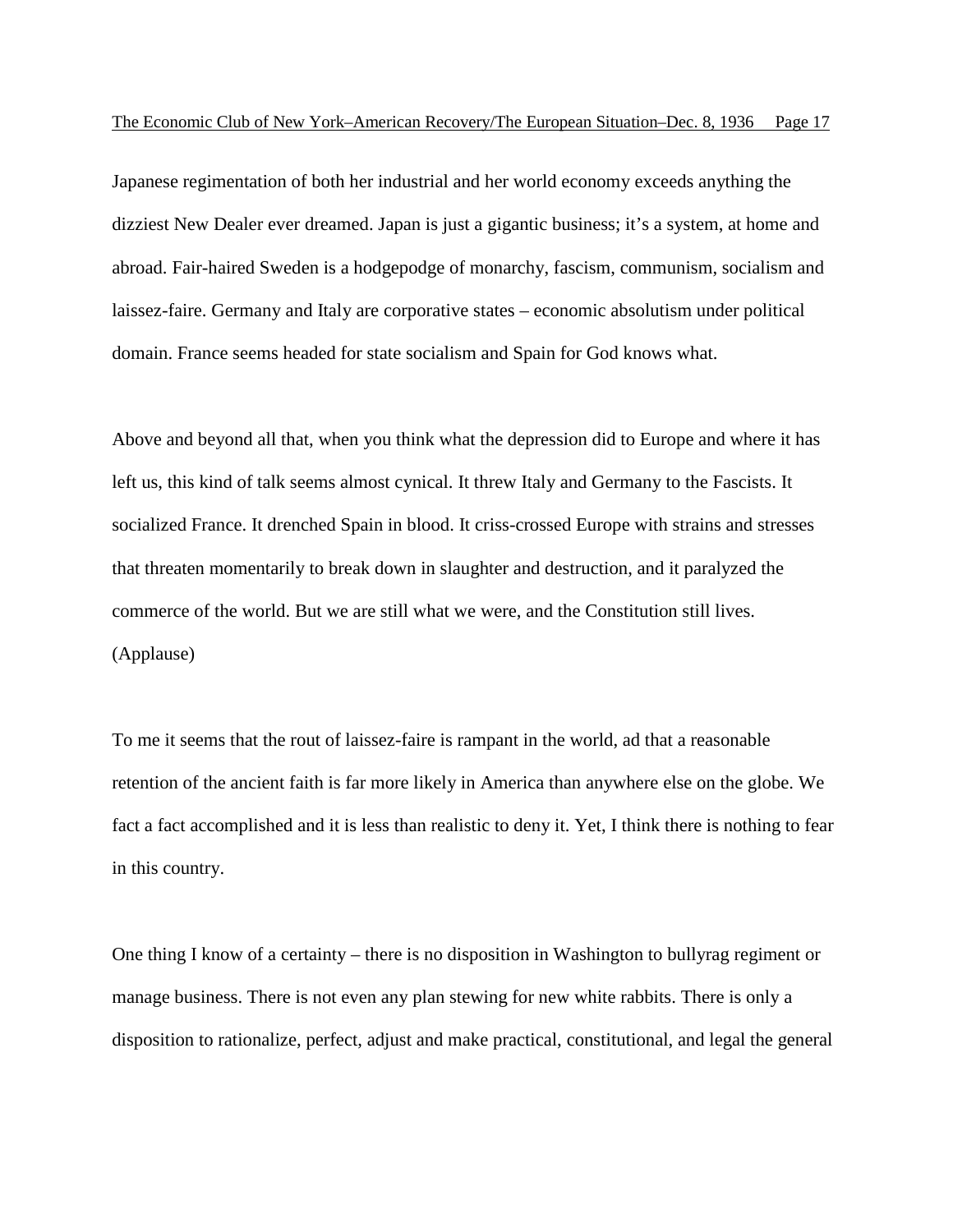aims already disclosed and already attempted. There is a belief that the country has overwhelmingly endorsed those aims. There is a sincere hope that they can be worked out in friendly cooperation without the least possible disturbance of the existing structure – old customs, old convictions, old rights, and the essence of old faiths – but worked out at all events.

Business has a choice: to resist the irresistible and die in the last ditch, or to come out of the trenches, negotiate a prosperous peace, and march away with full military honors. I thank you. (Applause)

PRESIDENT CRAVATH: I am sure you all agree with me that the boy made good on my prophecy. There is no limit to the territory he can cover. He certainly showed himself to be a great economist as well as a great administrator.

Fortunately we have one of the "starry-eyed professors" with us, and I think he is very starryeyed. He is one of our leading economists. He has been the leading spirit of the Department of State and he is now the Director of the College of business Administration at Lehigh University, and he has done yeoman's work in educating this country on our economic problems. He is going to speak to us on the monetary problems as dealing with the present question. Dr. Neil Carothers!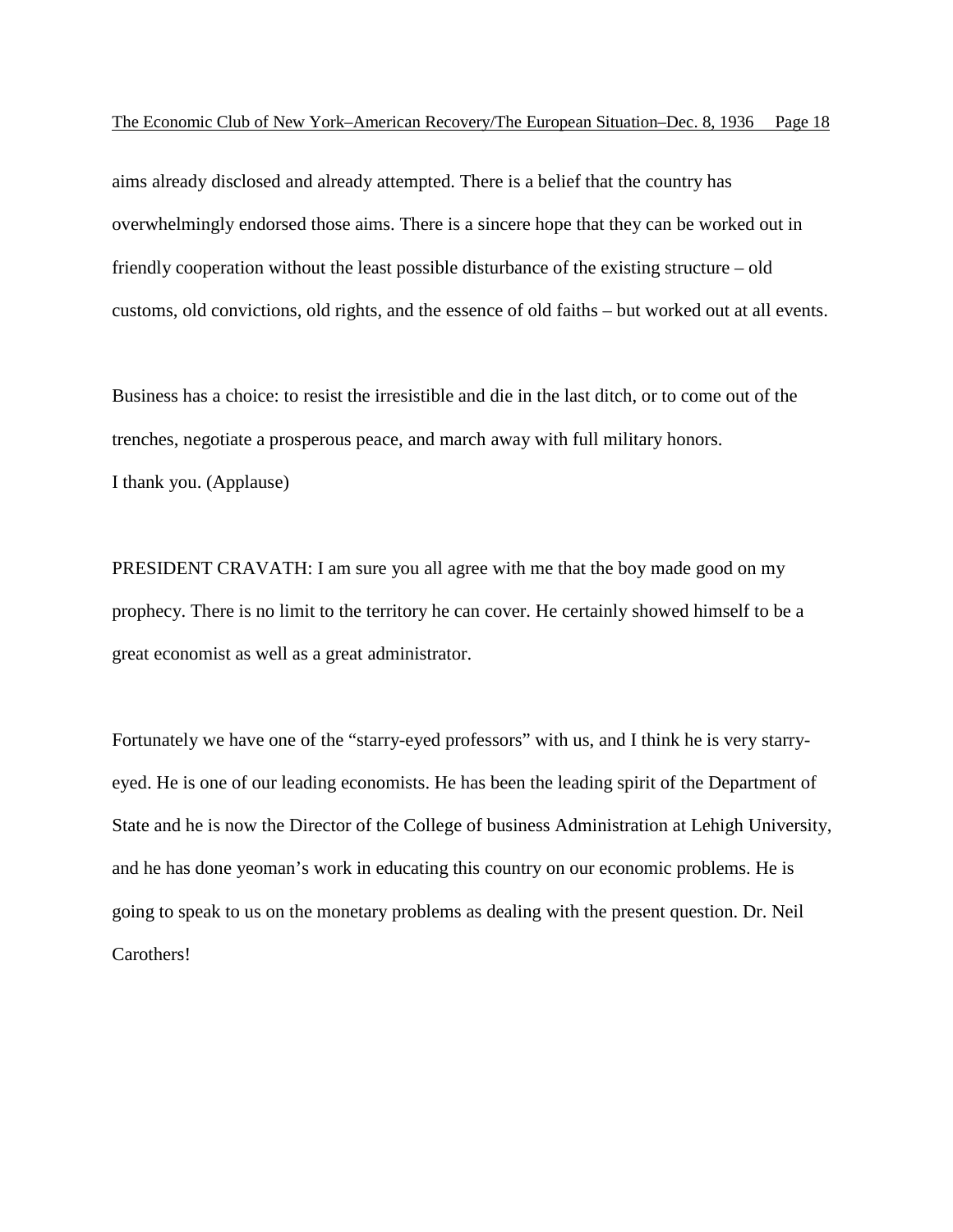DR. NEIL CAROTHERS: Mr. Chairman, Members of the Economic Club of New York, and Your Distinguished Guests: some cynic has said that after-dinner speaking is a low form of dramatic art, entirely unconnected with thought. When I contemplate the appalling topic that you have chosen for me tonight, I realize fully that I shall demonstrate the absence of thought without even the saving grace of the dramatic art.

I was asked to talk to you tonight about the present monetary situation. That debars me from taking up the many and most interesting points about the general recovery situation that my distinguished colleague on this program, General Johnson, has presented to you. I find myself in accord with him in a very large part of all that he has said; with reference to the points that he has brought out upon which we would part company, I can only say that I am reminded of a very old story of a stranger, a complete stranger, observing a poker game.

He saw that one of the players was putting aces up his sleeve and in his boots and he stood it as long as he could and then he said to one of the other players: "I don't like to interfere, but that man over there has just put two aces up his sleeve." The other man answered, "Well, it's his deal, ain't it?" (Laughter)

I am under the impression that it is the custom of speakers who address this discriminating and distinguished body to prepare very carefully a formal written address, and to adhere very strictly to that written text. In departing from that custom tonight, I mean no disrespect to my audience. I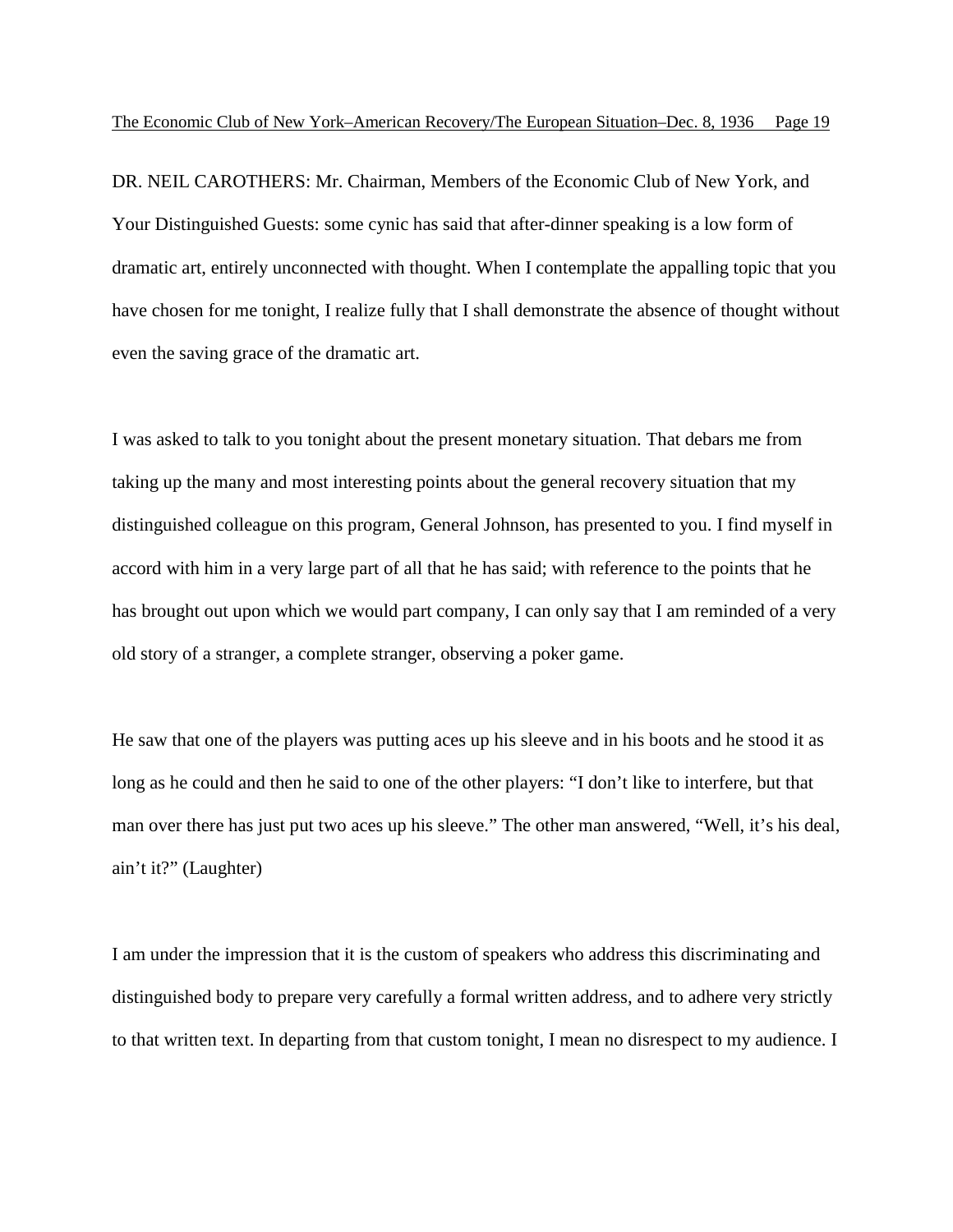am merely following the oldest principle of human conduct, the law of self-preservation. (Laughter) Any man who at this time undertakes to talk about our monetary situation takes his life in his hands. It therefore occurred to me that if I should speak entirely extemporaneously, leaving no written record whatever behind me, I would be in a position to subsequently deny any statement whatever that had got me into trouble.

The subject you have assigned to me is, "Our Present Monetary Situation." My first reaction to that title is, what do you mean, "Present monetary situation?" Those terms imply, if but faintly, stability, a status quo, something known and fixed, but no less an authority than the Secretary of our Treasury has said that we are on a 24-hour basis.

Now it happens that the currency of a nation is the fundamental instrument of its economic life - the fundamental instrument of trade and commerce, industry, investment, credit. It is the vital agency of the creation of future obligation. And when that instrument is on a 24-hour basis, there is no stability, there is no certainty -- possibly there is no security.

The only status quo is the status quo in the old story of General Grant, when he received from one of his less efficient generals a dispatch saying that on our front we are in status quo. One of his aides asked Grant what that meant and Grant said, "In this case it means 'In a hell of a fix.'" (Laughter)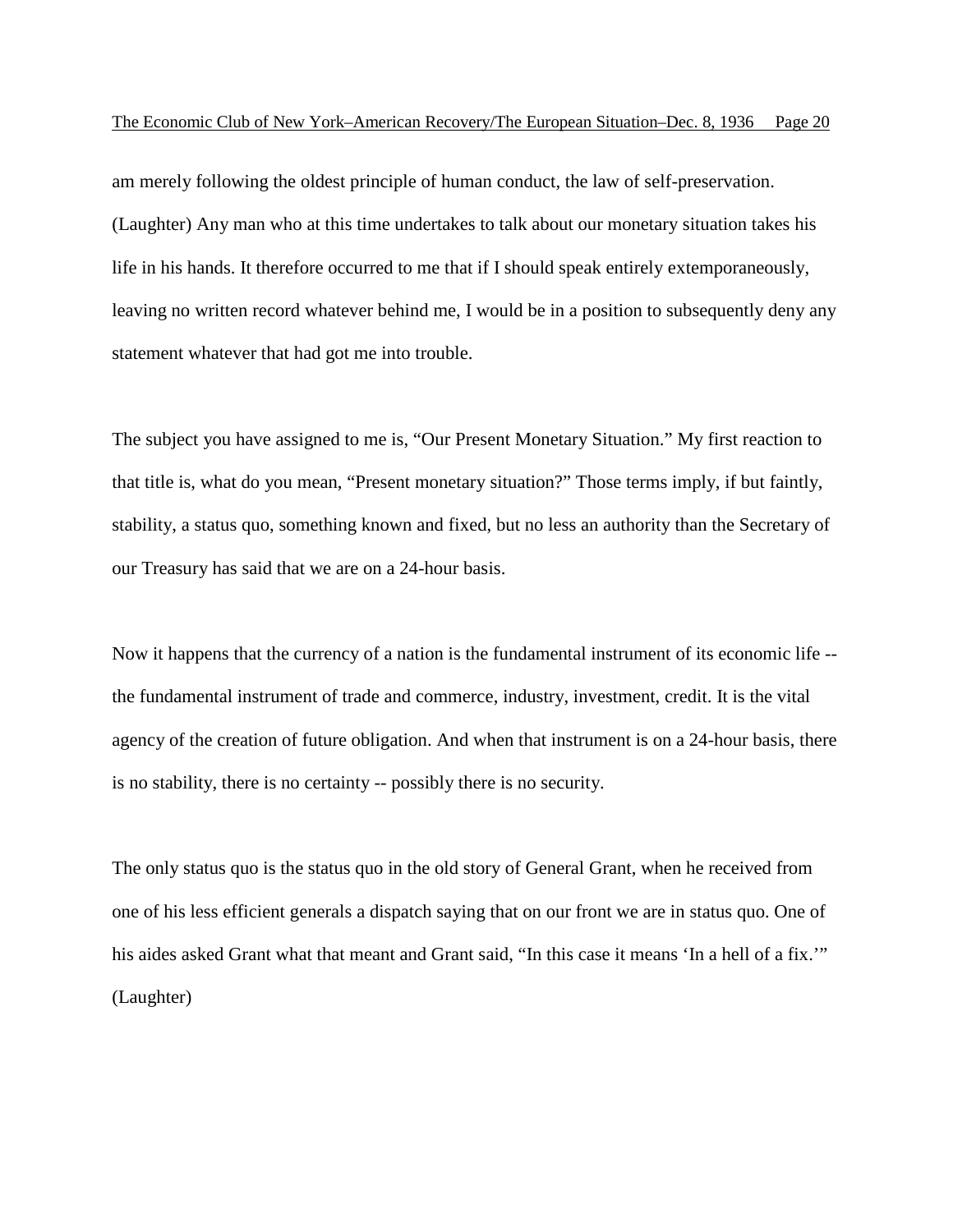What is our present monetary situation: When I ask myself that question, I realize that I have no satisfactory answer. What will be our future monetary system? Again I realize that I have no satisfactory answer. Under those conditions, obviously, when I cannot resolve my own doubts, I cannot resolve yours.

Every man in this room tonight knows that our currency system is shrouding in secrecy, uncertainty and confusion. There is the story of the intoxicated Scotchman, going home with a friend. When his friend fell in a ditch and couldn't arise, he said, "I can no gi' you a hand up, but I can lie down beside you." (Laughter)

I am going to lie down beside you for a few minutes tonight. Let us review what we all know. We had a world war – it ate the heart out of the capital of the world, it demoralized the currencies of all the world, it decimated the trade of all the world. In the post-war period the abnormal, unnatural economic conditions generated by the war, resulted in a maldistribution of gold. Most of the nations of the world either repudiated or devalued their pre-war standards.

England made a heroic but futile effort to go back to her pre-war standard and maintain it. She bled herself white with taxes, she struggled hopelessly with unemployment and vanished trade and war-time levels in her industry, and in 1931, unwillingly, enforcedly, she gave up the struggle, and let the pound sterling find its value in the exchange markets of the world, setting up at the time an equalization fund to prevent excessive fluctuations in that value.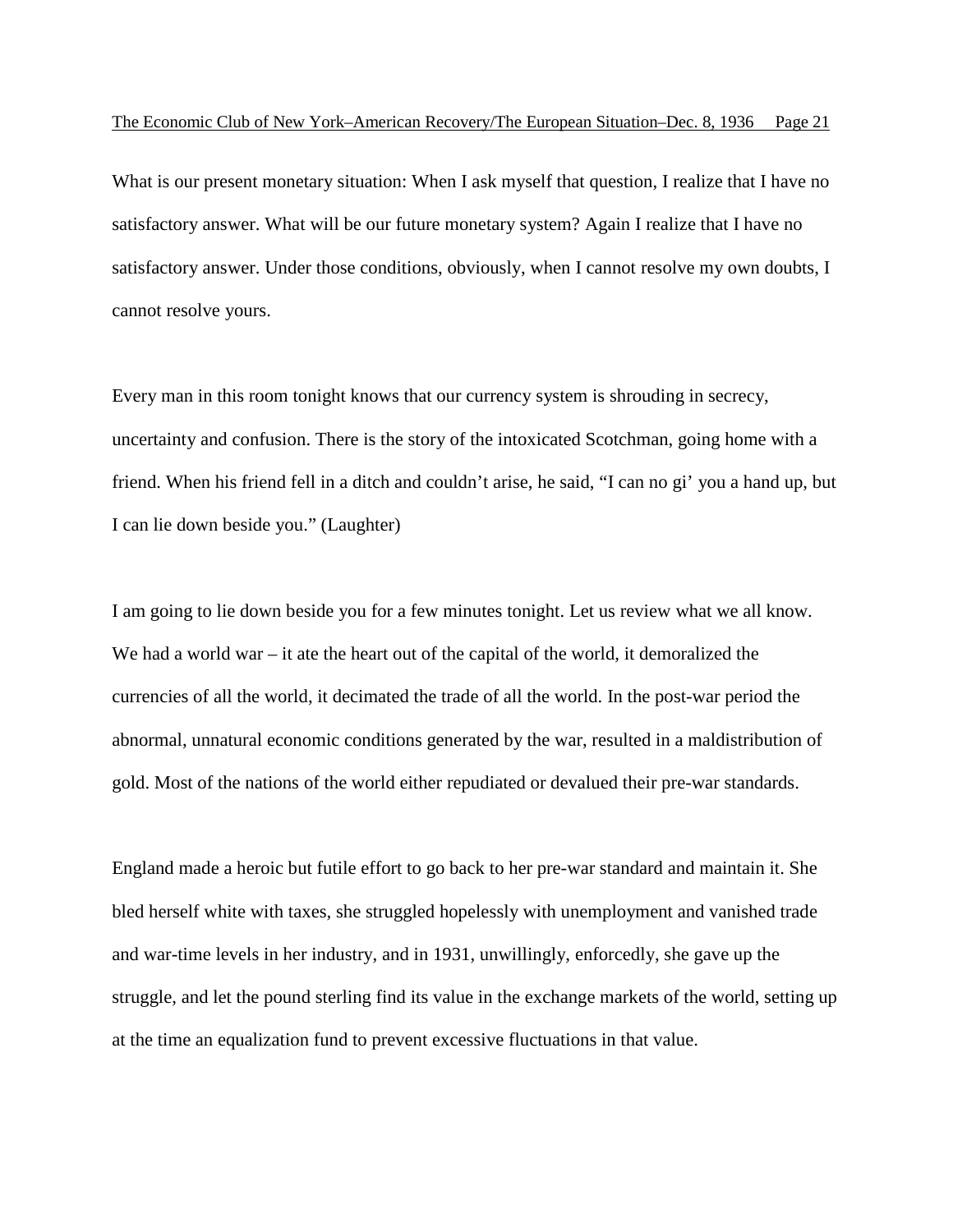It is a principle of elementary economics, known to all of you that a beleaguered nation, a distressed nation, may derive temporary advantage to trade and treasury by devaluation of its currency. It is another principle of elementary economics that such advantage is temporary; ephemeral by its very nature.

It is a question how much England benefited from this inescapable enforce devaluation, but there can hardly be any question that it exerted a painful influence on a suffering France. By 1933, in the winter of that year , the influence of England's devaluation, accomplished by her abandonment of the gold standard more than two years earlier, had been extended. The currencies of the world were not stable by agreement, but they had become relatively stable. We had reached in the winter of 1933, if not earlier, the bottom pit of a world economic stagnation.

In that winter we had a tragic bank closure in America. Following that bank closure our government abandoned the gold standard, abrogating the gold clauses in \$20,000,000,000 worth of bonds, and confiscated all gold in private hands. Those measures, however, did not end the chance, the golden opportunity, to promote recovery in this country and in the world by a united effort of nations to bring certainty and security to the currencies of the world, and to relax those painful restrictions on trade that were strangling a world commerce, already injured by depression. And we had that opportunity at the World Economic Conference to provide this lifegiving stimulus to world recovery, and we scuttled it, we destroyed it. And subsequently this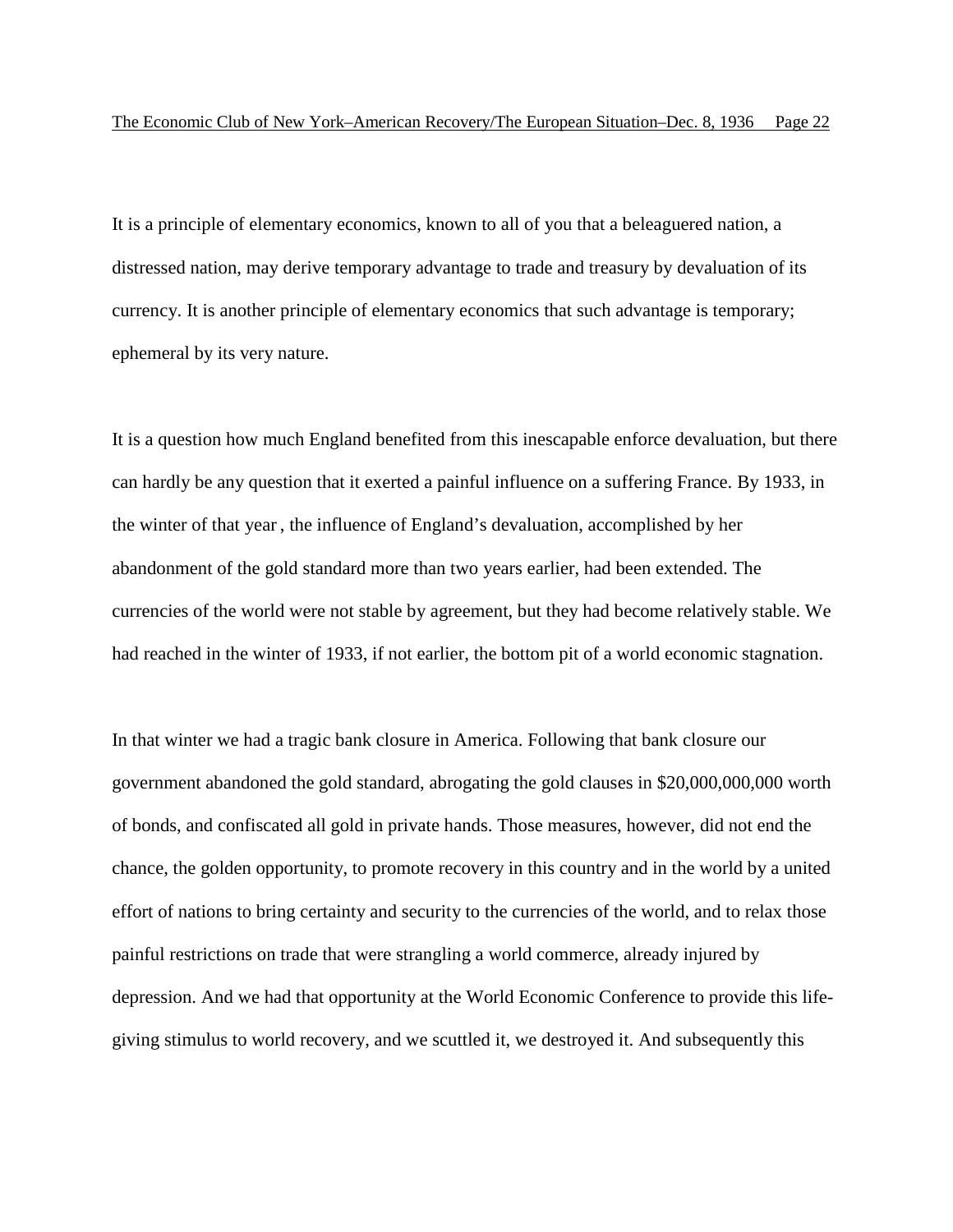Government embarked on a deluded program of beating down the value of the American dollar in the markets of the world, under the delusion that such beating down would bring about a proportionate increase in domestic prices.

I have no time tonight to discuss the ethics, the legality, or even the economics of this course of action by the United States. I am fully aware that there is a difference of opinion on those aspects. In my opinion – for what it is worth – they were unnecessary and unjustified, but there can be no question of the fact that statistically it failed to do what was promised in our own country. There is no questioning the fact that the joint action of Great Britain and America took away the one anchor of world currency and world trade. There can be no questioning of the fact that it put a cruel pressure on France and the other members of the gold bloc; and there can be no questioning of the fact that ever since that action the whole world bruised and bleeding from depression, has wallowed in the sea of currency confusion, uncertainty, and apprehension.

What does the future hold? A few weeks ago, in September, this whole course culminated, logically enough, in the collapse of the gold bloc. That was followed by a tripartite agreement among the three leading nations, the full significance of which is not yet clear to me. From one standpoint it would seem to be an armed neutrality, each nation agreeing not to cut the others throat, but with the stipulation that they begin cutting after 24 hours.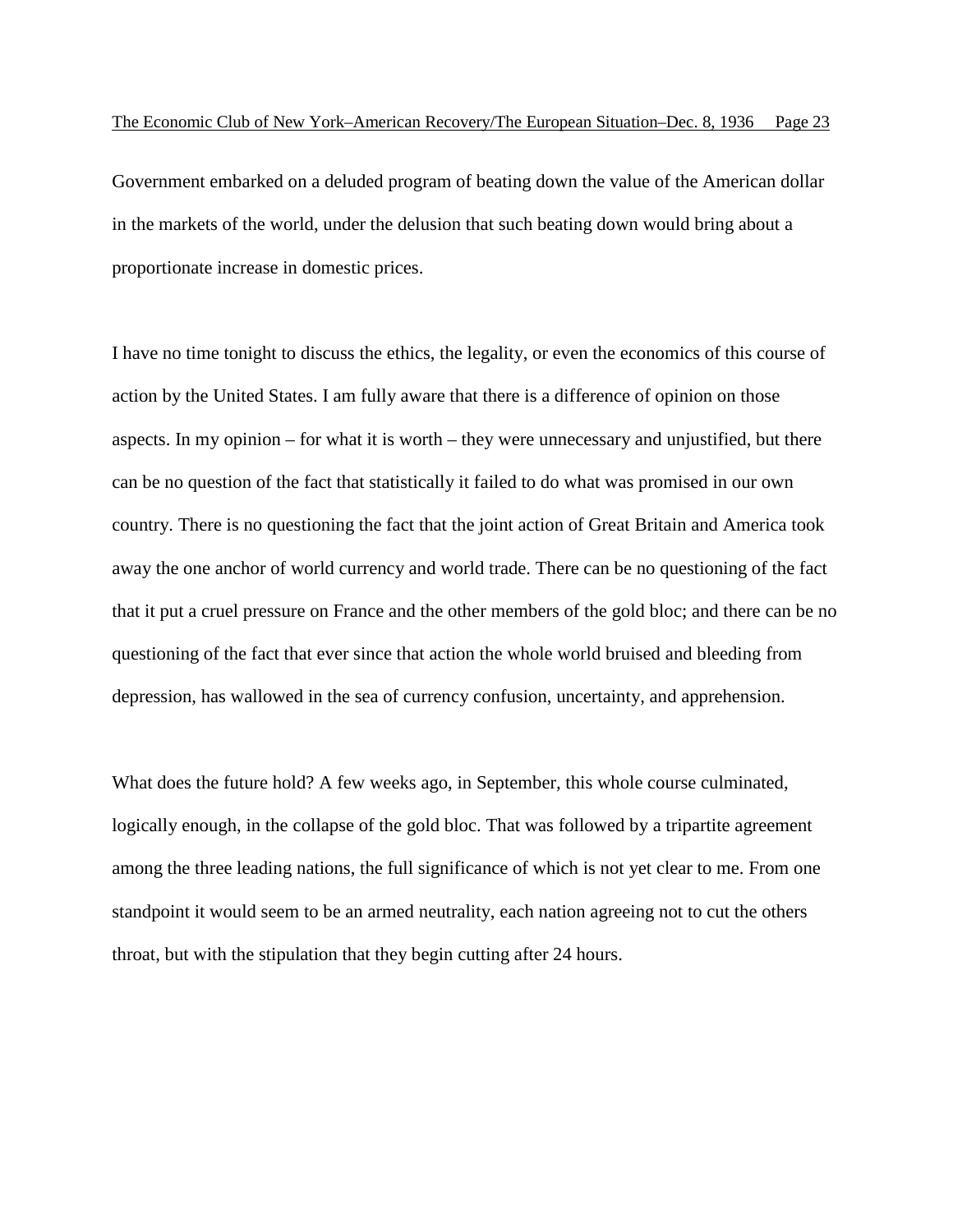On the other hand, to many of us this seems to be a clearing of the decks for action. I hope that that is what it means. What will develop from this? Undoubtedly some international agreement of some sort for the stabilization of currencies. What form that will take I would not undertake to predict. There is abroad in the world an unhappy and noisesome error. It has spread like wildfire in our own nation. That is the error that every nation must choose between the old standard and a vague and indefinite thing known as managed currency. There is no such choice. The theory is that the pre-war gold standard calls for a rigid and inevitable international parity of monetary values which permits spasmodic and destructive fluctuations of domestic price levels; and that a manage currency, whatever that may be, permits a flexibility in international exchange rates, and in some way provides stability in domestic prices.

And because of that misunderstanding that has come over this nation and others there has come a public belief in a managed currency. There has been a great surge of popular demand for a managed currency, and I submit to you that that is unsound. It is unsound in economics, and is false in logic.

We have had a managed currency in every civilized nation since banknotes and government notes and bank checks became the major currency in advanced nations. There is no irreconcilable antipathy between a managed currency and the old gold standard. In fact, I tell you here and now, that the only known, sound, secure basis for a managed currency is the gold standard. There is no known substitute at this time which will take the place of the gold standard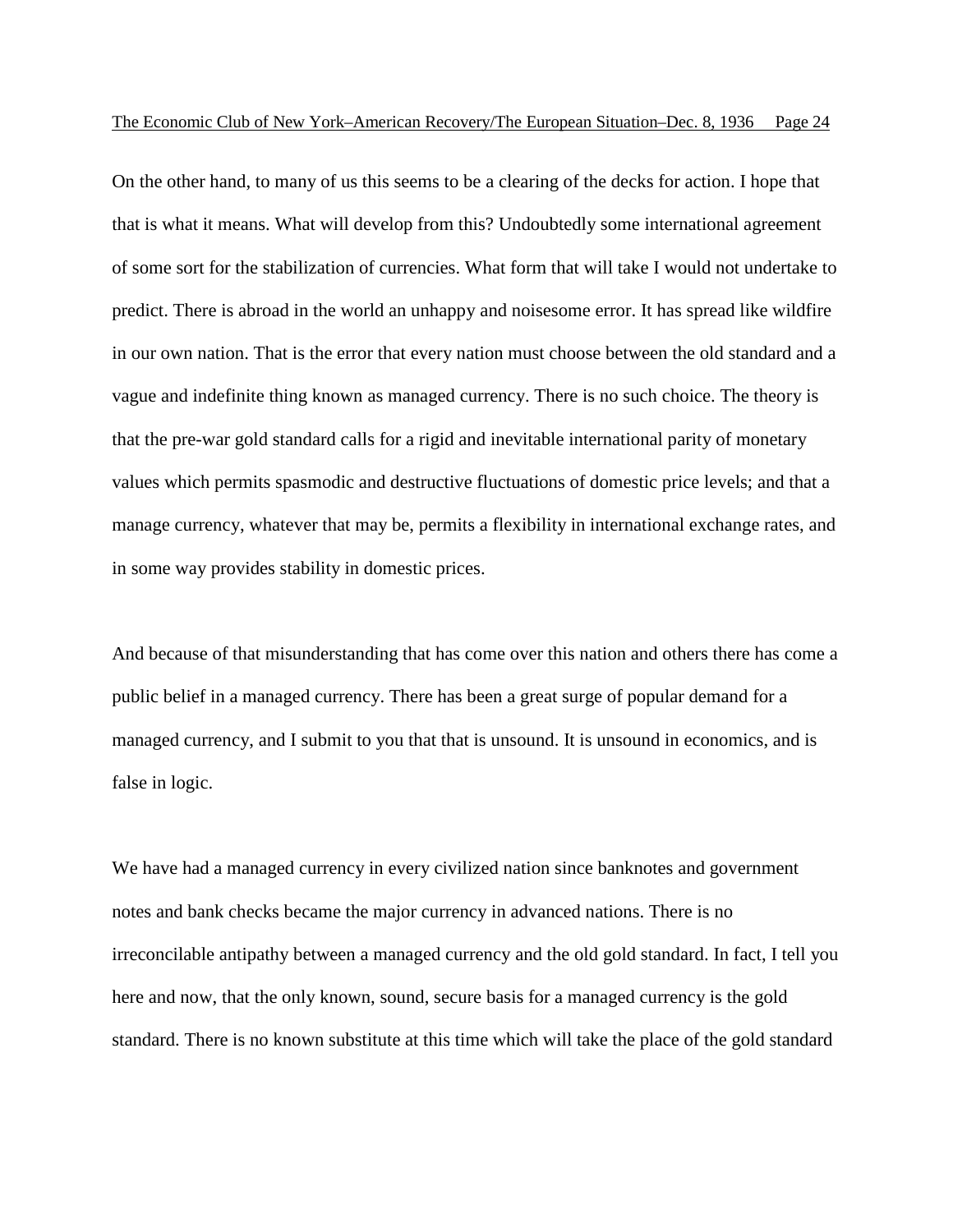as the basis for a proper management of currency. The basis of any managed currency in any nation is a sound and honest relation to an international price level and the only device that will maintain that international price level is an international gold standard. It is true, as economists have long known, that we have reached a stage in the economic advance of nations where gold bullion rather than coin will hereafter be used primarily as a reserve for credit operations and as a bulk exchange value.

We have, as economists, star-eyed, been talking for 50 years about this development. It is not anything new. We even have picked a future domicile for the gold reserves of the world. Most of the time, we pick the Island of Yap. We have not advanced that far yet, but I should prefer the Island of Yap as a domicile for our gold to a hole in Kentucky.

What the world needs today is assurance, security, confidence, certainty. We need to go back to an international gold standard. That is old fashioned doctrine, perhaps, but it is sound doctrine. If then, we can build upon that sure foundation new and modern devices for a better control of credit, a better control of investment, if we can upon that sound foundation build some new mechanics which will reduce the danger from the impact of violent movements of gold between countries, we shall then have a manage currency for all the world.

We hear much today about the impossibility of the United States going back to the gold standard unless we have an international agreement that will protect us against currency wards and further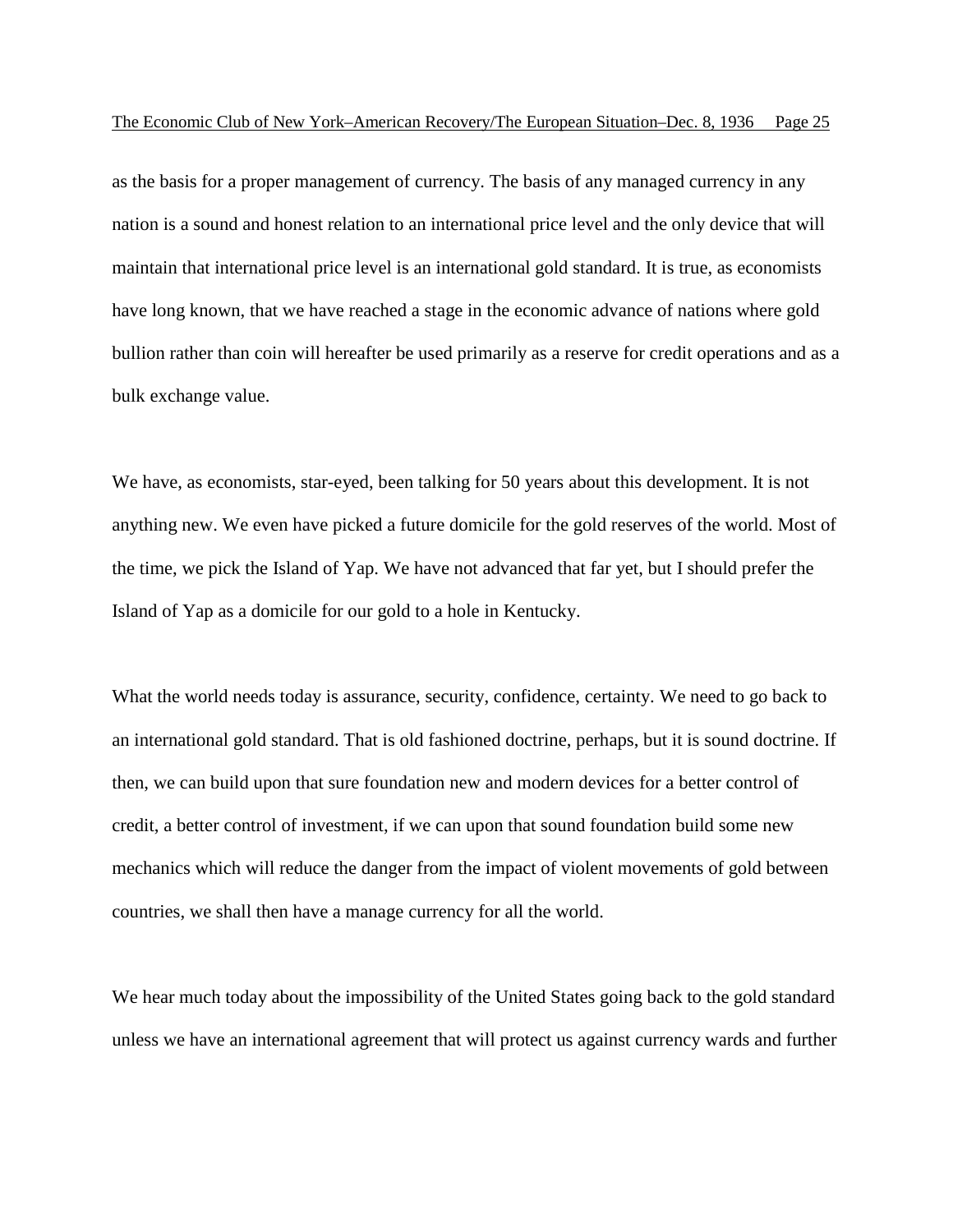devaluation by other nations. There is a great deal of exaggeration of the dangers from that source. France, almost single handed, since 1931, and since January 1, 1934, has withstood the impact of violent devaluations by greater and larger and more powerful neighbors, England and the United States, and she yielded in the end, in my judgment, to what General Johnson called a while ago, "the socialization of France" to internal political pressure rather than to external financial pressure.

We could go back to the gold standard tomorrow, at the present level of the dollar, and still survive, and it a number of billions of dollars of our gold should flow out as a consequence, it would be all the better. We now have half the world's gold supply, and in the end we must part with a large proportion of that. We could go back to the gold standard without an international agreement, but I realize fully that such an agreement is highly desirable. And I have every hope that we shall have such an agreement but I tell you that I would rather see this nation on an unprotected gold standard, standing alone, than in the condition we are in now with our present government currency, credit, and investment and banking policies.

One final word: The gold standard has served one function that the economists do not often mention. It is an international policeman. A nation on the gold standard is kept in order by the very existence of that standard. It is a very difficult and hazardous thing for a nation on the gold standard to run contiguous deficits year after year. It is a very hazardous thing for a nation on the gold standard to debase its credit deliberately or to inflate its currency deliberately.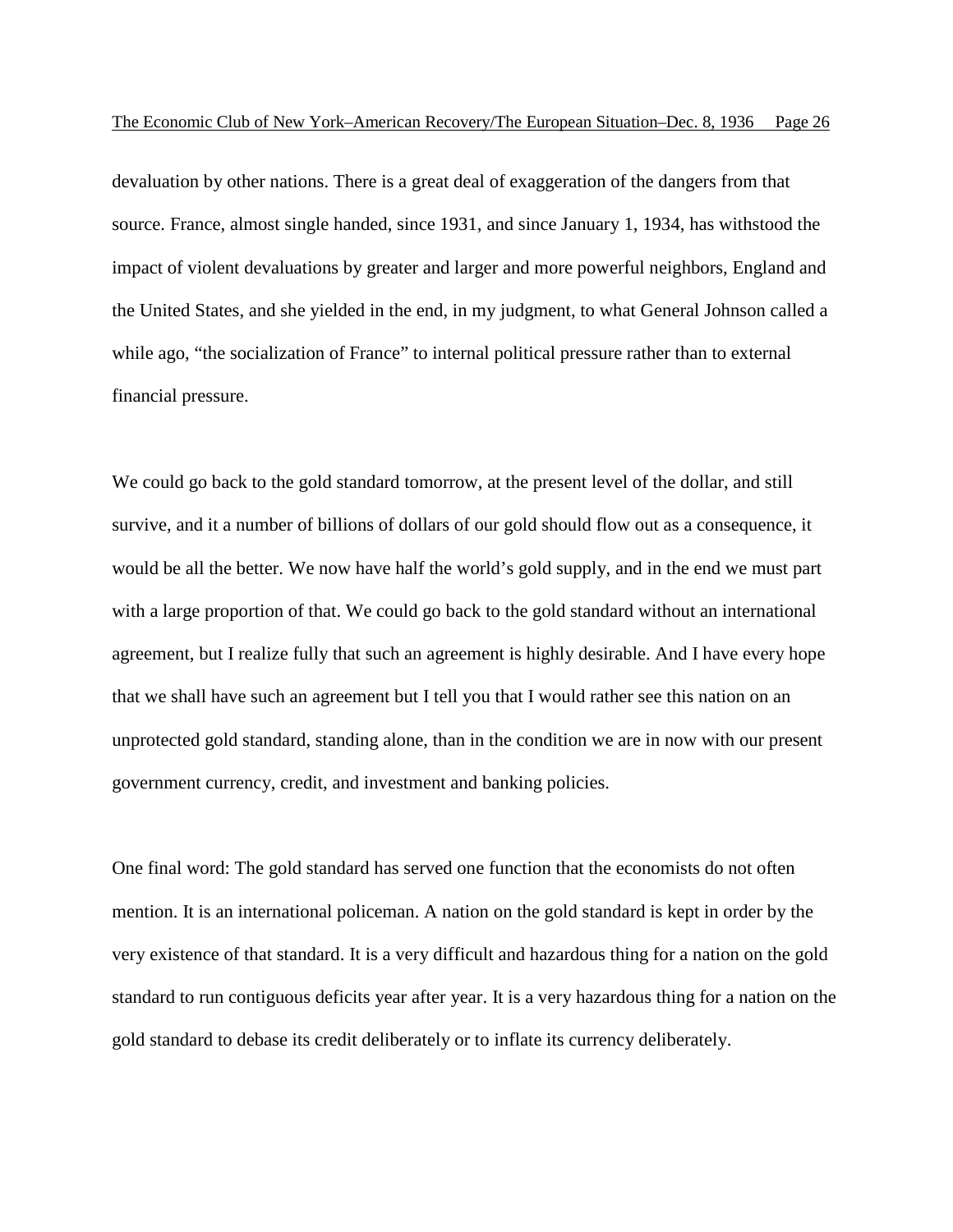The gold standard keeps order. For example, it might well be that the inexcusable adulteration of our currency base under our present silver policy would be much more difficult under a gold standard. It might very well be that a violent outflow of gold would bring to a halt that particular policy.

We might illustrate, also, from the continuous deficit situation, but time forbids. The world wants an end to currency uncertainty, to currency tricks, to currency juggling. It wants a restoration of something sound and substantial. It wants to see an end of the pursuit of willo'-the-wisps by various nations to attempt to cure the evils of our gold standard operation by abandoning it in favor of some vague phantasm of currency management – simple burning the ship to get rid of the rates – and we still need in the world that currency policeman in the form of the gold standard. The world needs it, and in all the world I know of no nation that needs it any more than my own.

I thank you. (Applause)

PRESIDENT CRAVATH: I am sure we are all grateful to Dr. Carothers for having so simply stated the problems that are mystifying us all.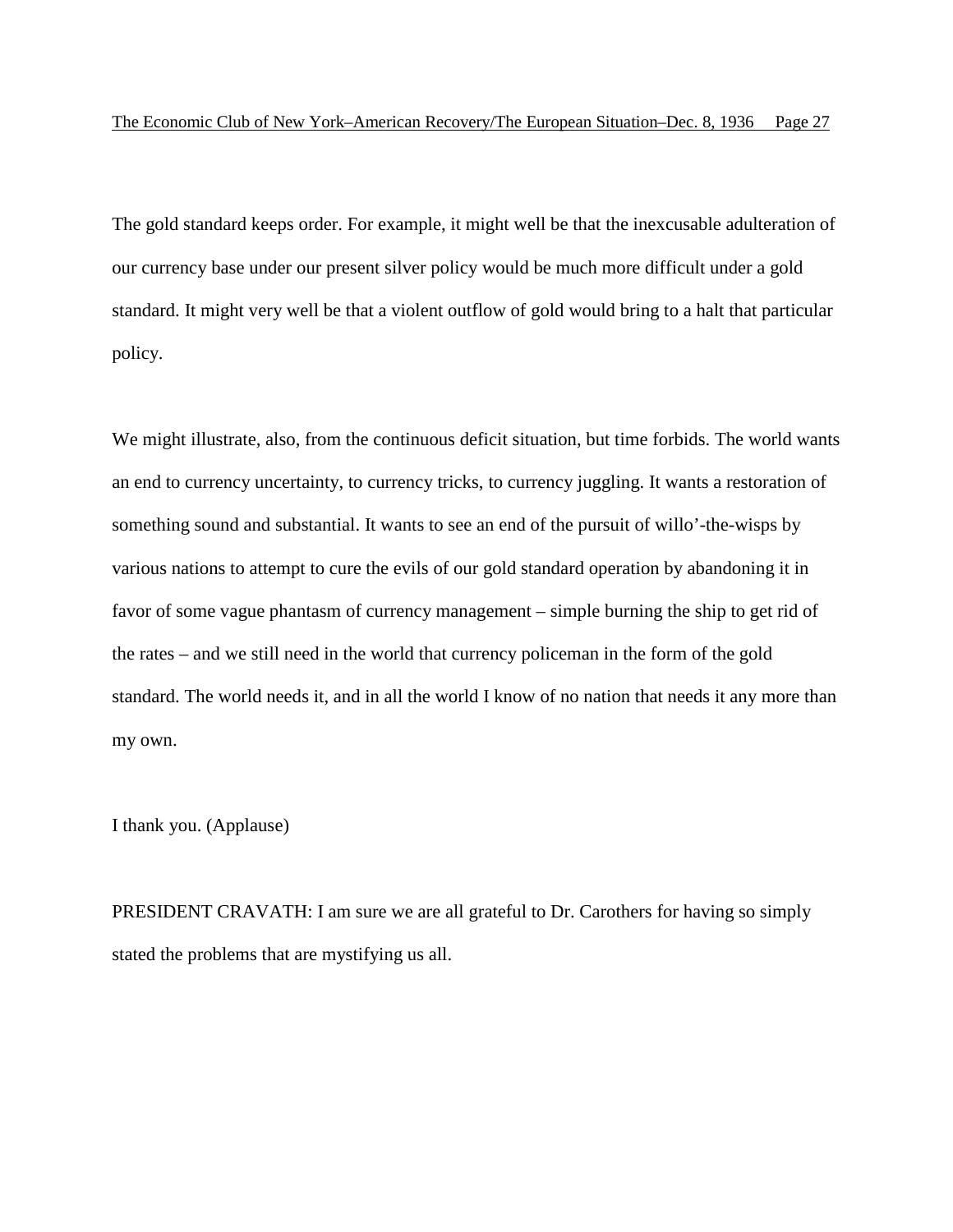The last speaker is an economist from beyond our borders, a Canadian, who for many years has been a member of the Canadian House of Commons and for some years the Chairman of the Select Standing Committee on Banking and Commerce of the Canadian House of Commons, and for several years financial director of the League of Nations Secretariat.

I take great pleasure in introducing Sir Herbert Brown Ames.

…..The audience arose and applauded…..

SIR HERBERT BROWN AMES: Mr. Chairman, Honored Guests, and Members of the Economic Club of New York: Permit me to say at the outset that I feel greatly honored to have the opportunity to speak to this Organization. I have been present on a previous occasion as a silent listener which, I must admit, I enjoyed greater than being a contributor to the program. But, nevertheless, I had thereby gained some experience of the quality of your audience and of the respectful attention that you give to speakers.

I am not an economist and therefore I won't attempt to speak on the internal aspects of American recovery, but I would invite you to listen to me for a few moments while I endeavor to turn your attention across the ocean to what is going on in Europe.

I think that you will all agree with me that prosperity and peace are inseparably united. You cannot have the former without the latter. While willing to admit that when nations are preparing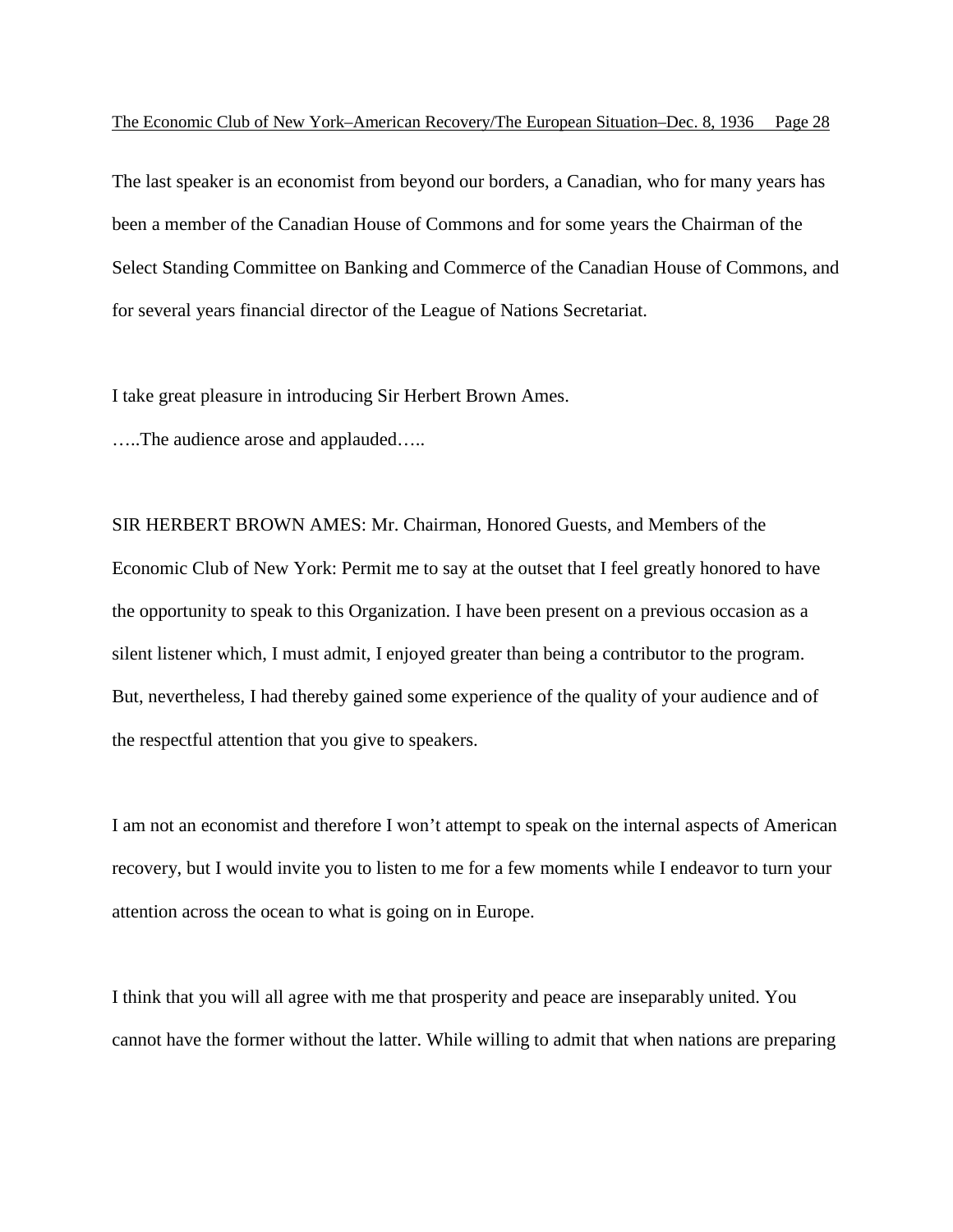for war, there may be a brief period of fuller employment and higher prices, should war come the resultant losses would far outweigh the gains. Hence, I take it; we are all interested in the maintenance of peace. Unquestionably, the shadow of war which today overhangs Europe retards world recovery not only in Europe but also in the rest of the world by this fact.

To take a fatalistic view of this situation and to declare that war is inevitable and that there is nothing for you to do but to wrap the mantle of righteousness about you and remain isolated, weakens and discourages those agencies elsewhere, which are bravely trying to protect the world from another war catastrophe.

With this in mind I accepted the invitation of Dr. Ely to speak briefly tonight upon the European situation, being one of those fatuous individuals who don't believe that war is absolutely inevitable.

Now unquestionably the greatest danger that faces Europe is the rearmament of Germany. It will not be long before Germany will have the strongest army that the world has ever known as far as numbers and equipment is concerned, and there will come to the Dictator who is at the head of Germany the temptation that, when he possesses this wonderful force, will be very difficult to resist.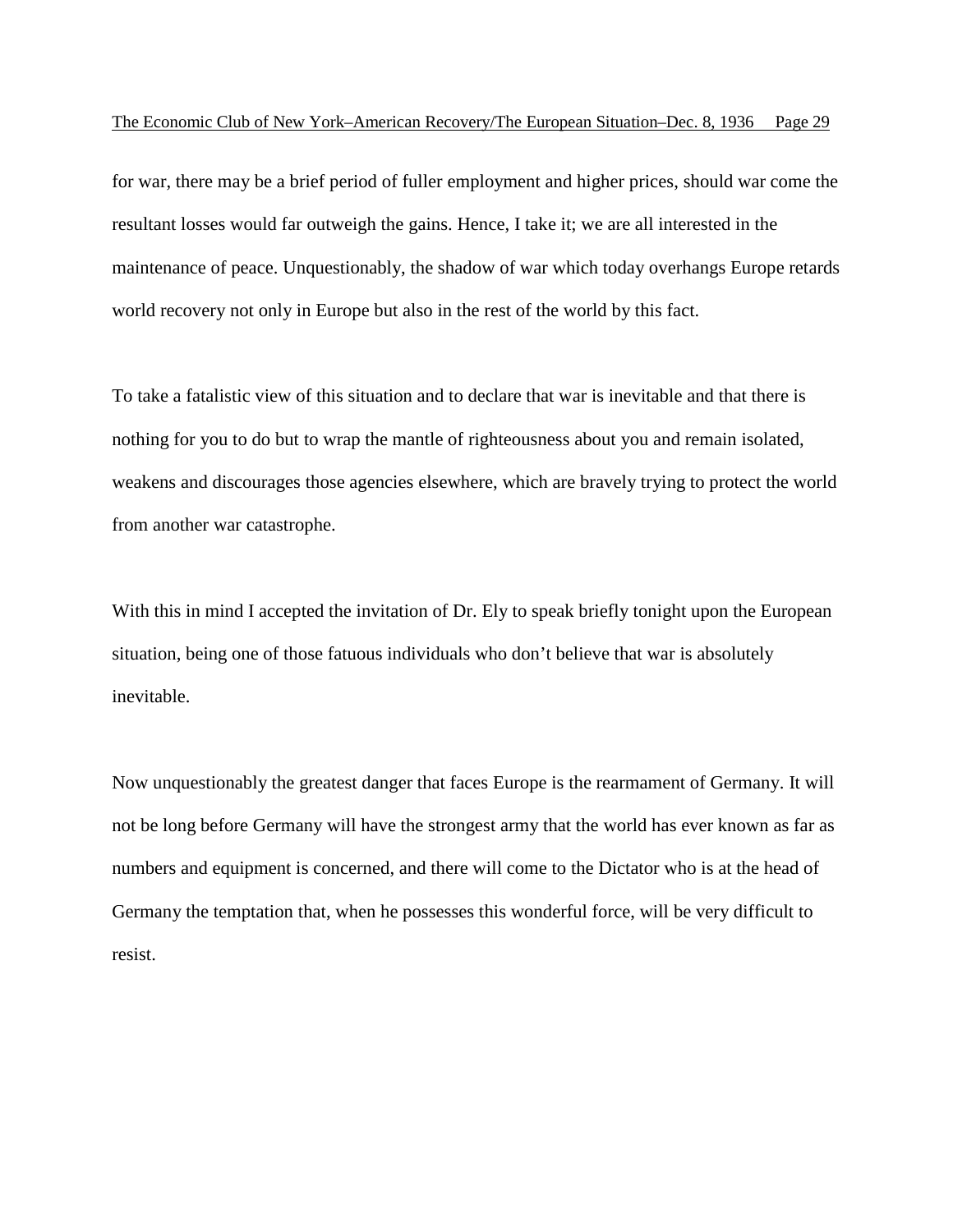The German people today, under the dictatorship of Adolph Hitler, are a united, self-respecting, highly organized people, and they are completely dominated by the leadership of one man whom they idolize. To solve the riddle of what Hitler will do when he possesses this tremendous power is, I think, impossible, and yet we may venture to guess, and we can make that guess with more likelihood of its being true if we endeavor to understand why and how it was that Hitler came to be possessed of this great power.

German history, since the great World War, falls naturally into three periods. There is, first of all, the period from 1919 to 1925, when Germany was regarded by most of the nations of the world as an outcast. It was a period marked by the arrogance of the victors and by the humiliation of the vanquished. That period ended in 1925 with the signing of the Treaty of Locarno.

From 1926 to 1932 was the second period of German post-war history. During that time, under a democratic form of government, the German delegations peacefully collaborated at Geneva with the other nations of the world, and as we look back, those of us who spent our time at Geneva under those circumstances, we look back to that as the golden era of the period since the World War. We look back also with regrets, because we now realize how many opportunities were lost during those six years.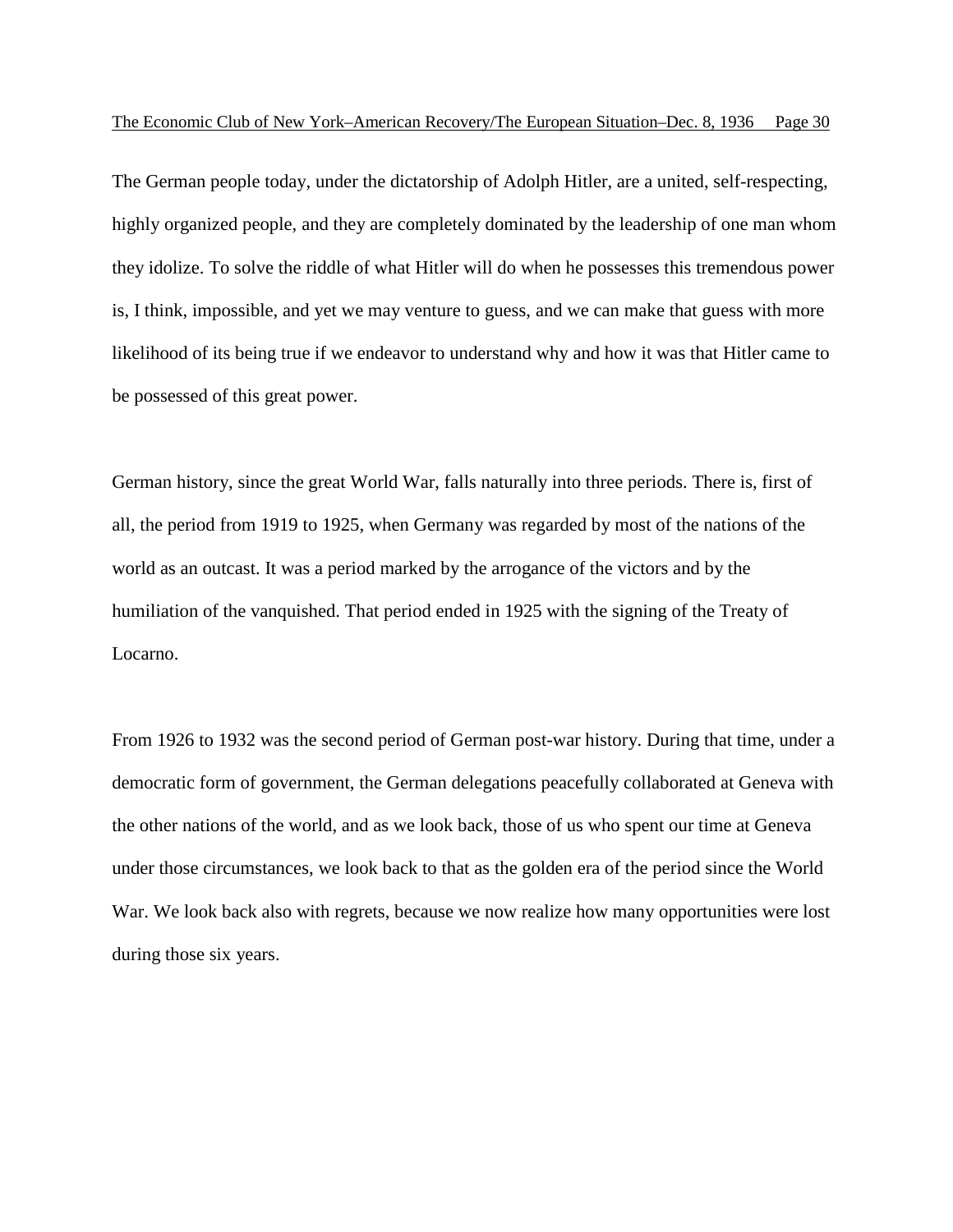The third period had its beginning on the  $29<sup>th</sup>$  of January, 1933, when Adolph Hitler was called by President Von Hindenburg to assume the Chancellorship, and became the unquestioned ruler of Germany. Very soon democracy was replaced by dictatorship.

Now may I say a few words regarding the causes and the conditions of this overturn? As the war period retreated into the dim distance and its memories grew less and less distinct every year, thousands of young men and young women who had been too young to know anything about the World War gradually reached maturity. Do you realize that today there are millions of the people of Germany between the ages of 17 and 30, none of whom knew anything from actual experience of the horrors of war. Now this Germany youth is made to believe that Germany had been humiliated by the Treaty of Versailles and that she had been denied the rights which ordinarily are enjoyed by any sovereign state by all of her neighbors. Hitler's denunciation of the Treaty of Versailles, his condemnation of the republican government that had preceded his which he characterized as impotent in gaining what he desired, with the promise that if he were given power he would regain freedom and equal status – it was this that brought Hitler into power.

When, six months after taking office, October, 1935, the Disarmament Conference met at Geneva, and when Hitler made a distinct request of them for permission to rearm, and this request was denied, and the Germans were told that immediate rearmament they could not have but would have to take it in installments, spread over eight years, then it was that Hitler saw a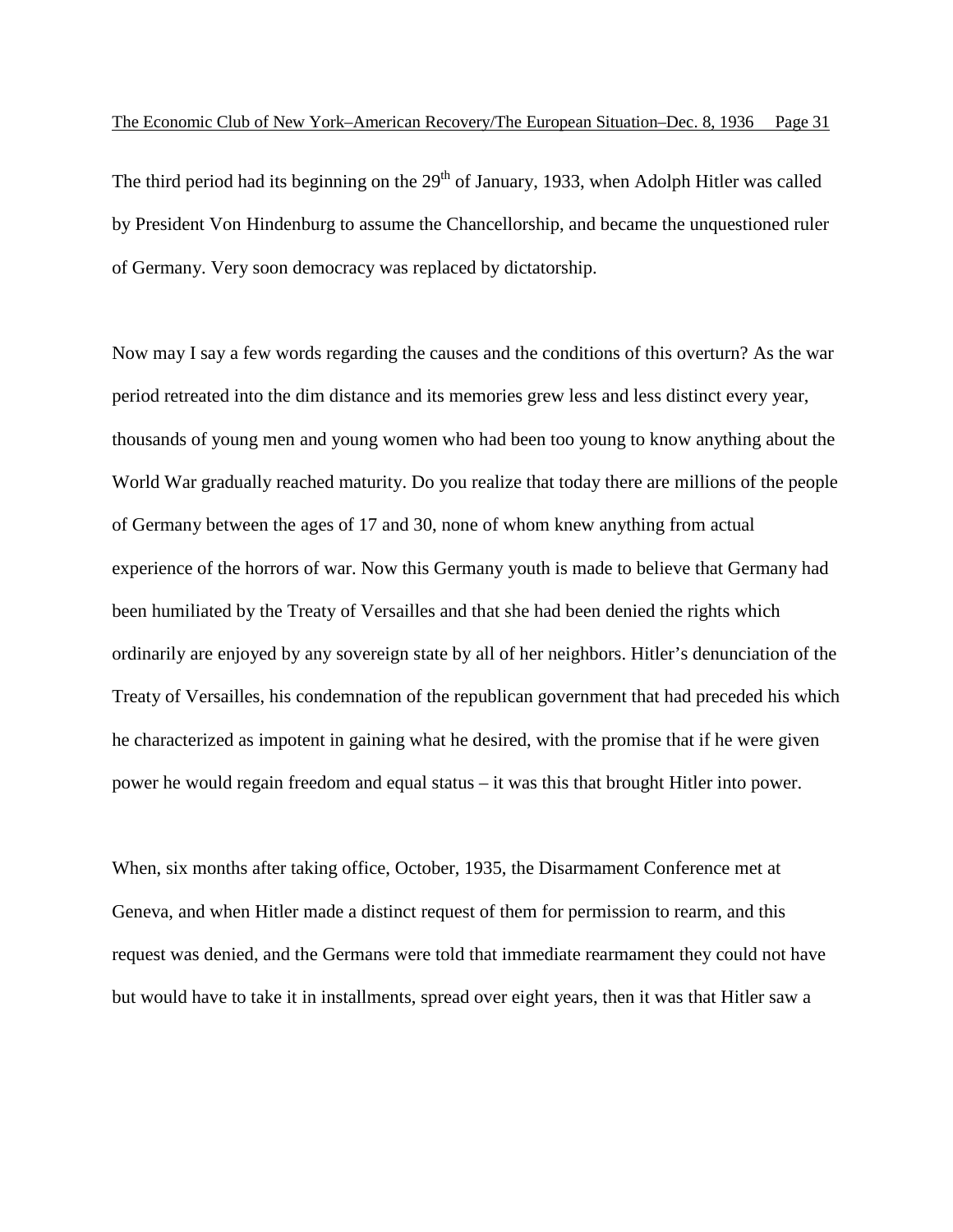great opportunity. He withdrew his delegation from Geneva and a week later he sent in the resignation of Germany as a member of the League of Nations.

Now to make certain of his position at home, Hitler submitted to the Electorate of Germany a very simple referendum question: "Do you, German men and German women, approve of the action of your Reich in what has been done at Geneva?" The plebiscite was the occasion of a very vigorous campaign of propaganda and of denunciation, and it resulted, as we all know, in an endorsement of 93% of the electorate of the attitude that Germany had taken.

Convinced, then, that he had behind him a practically united people that had reached a stage where they were willing to incur disks, Hitler deliberately attacked the Treaty of Versailles in order by repudiation to recover the freedom that had been denied.

Then came a period of daring moves. In 1935, on March  $15<sup>th</sup>$ , Germany repudiated Part V of the Treaty of Versailles, limiting to 100,000 men her army, and to a small number her navy; and denying Germany any defense in the air. Hitler not only repudiated Part V of the Treaty of Versailles but he immediately declared his intention to reintroduce conscription, to give Germany an army of 550, men, a navy double treaty size, and a military air force second to none.

Then, a year later, on May 7, 1936, Hitler denounced that portion of the Treaty of Locarno which had been carried over from the Treaty of Versailles, Articles 42 and 43, which compelled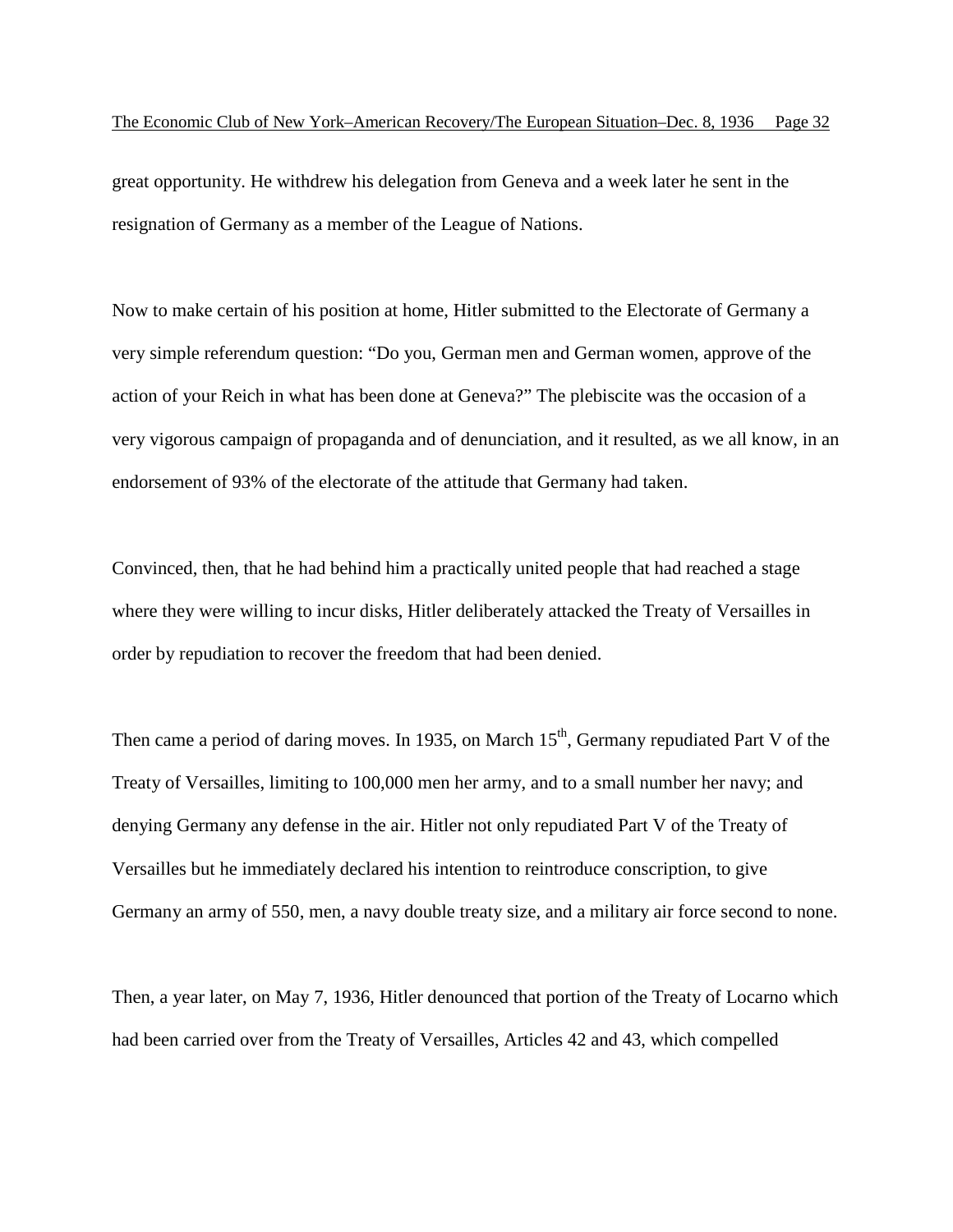Germany to respect a demilitarized zone between Germany and France, and the following day, to give visible expression to his denunciation, 50,000 German troops occupied the forbidden area.

More recently, he has again abolished one of the restrictions of the Treaty of Versailles in cancelling the internationalizing of the four principal rivers of Germany and dismissing the committees which had been place in charge of these rivers.

So, Germany, in fact, if not in law, stands today free from the shackles of the Treaty of Versailles in everything respecting her internal economy and regime. She is today a sovereign state, with all the rights the other sovereign states enjoy.

Now, how came it? You ask. How came it that the Dictator of Germany was able to make this series of repudiations and escape punitive action? How did it happen that he was able to challenge the previously victorious powers and get away with it?

If you examine those acts of repudiation, you find that each one of them was accompanied by a peace offer. Of these the first and most comprehensive was issued on the  $21<sup>st</sup>$  of May, 1935. I have an official cop of it, but I have here just a condensed version of it. It is as follows: First: German sincerely desires peace, especially with France.

Second: Now that the Saar is restored there are no territorial claims to make on France.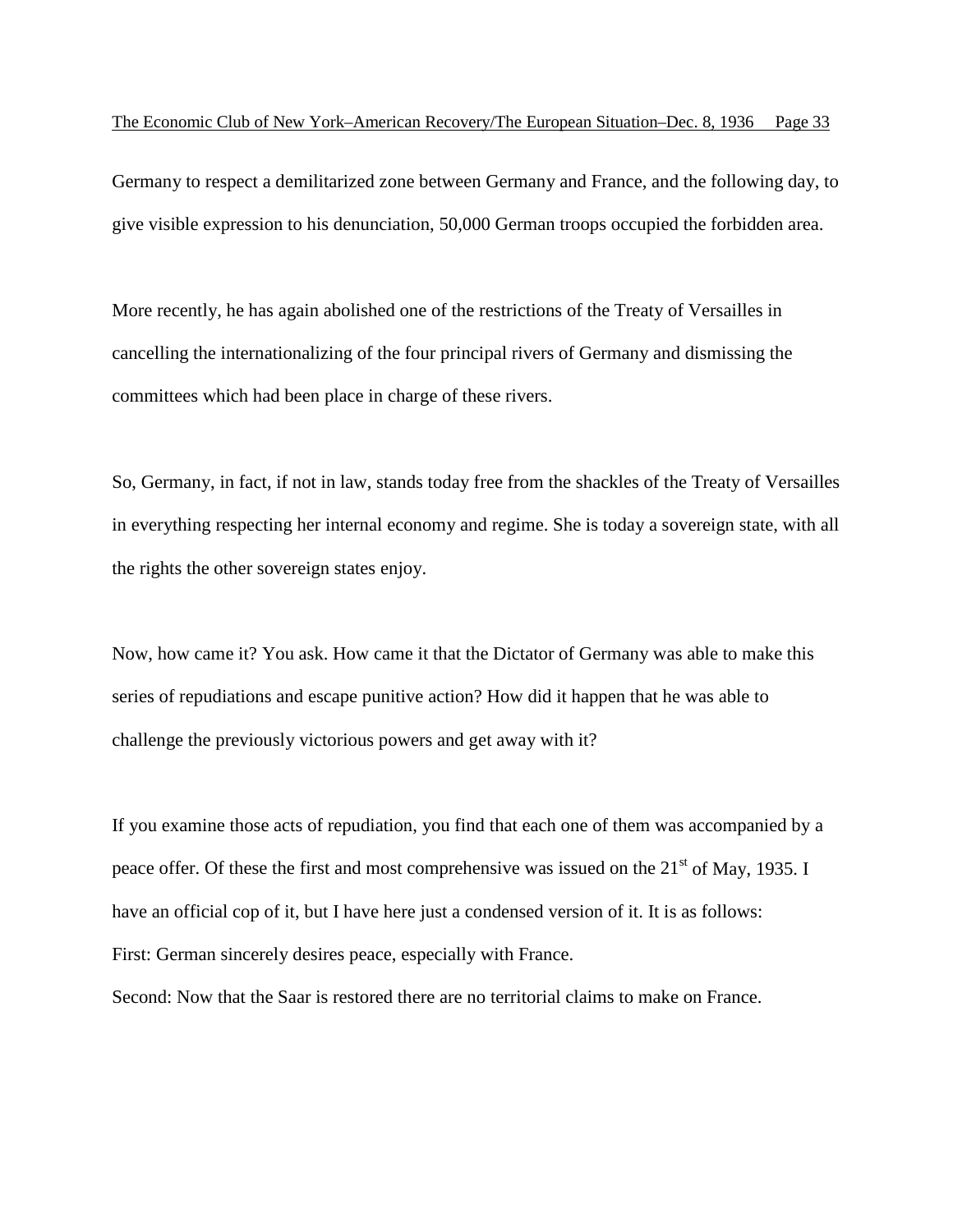Third: Part V of the Treaty of Versailles must be cancelled as well as other similar inhibitions. Only if give equal status will Germany attend conferences in Europe.

Fourth: She will stand by Locarno so long as other nations do the same, but if other nations break the spirit of Locarno, Germany will consider herself relieved.

Fifth: Germany will make bilateral treaties of non-aggression with her neighbors, but not mutual assistance treaties, and will give no pledges in respect to Russia.

Sixth: Germany is ready to negotiate an air pact with the five Locarno powers.

Those are the principal features of the first declaration which accompanied the repudiation of the Treaty of Versailles, and there have been half a dozen others, all carefully times, usually as the indignation was rising against some breach of the treaties by which Germany was bound.

Hitler's object in this two-fold action was to drive a wedge between France and Great Britain, and in this he succeeded. Although Lloyd George and Clemenceau at Paris in 1919 had been equally bitter, and although they had agreed upon the severity of the treaties in respect Germany, as the years went by the British attitude gradually softened, while the French remained adamant. Fifteen years after the end of the War there was a great deal of sympathy in England for Germany in her demand for equal status. It was felt that many of the clauses of the Treaty of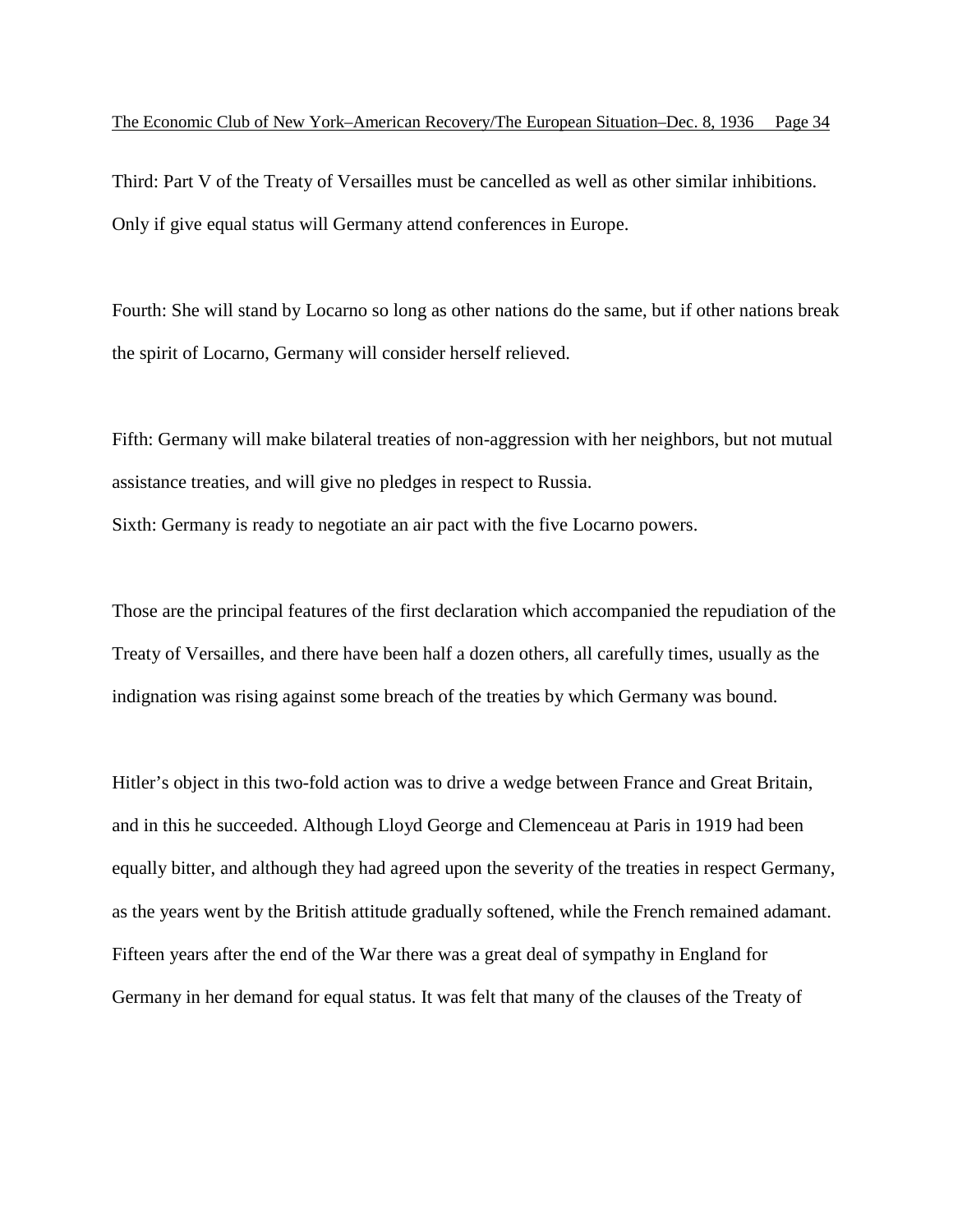Versailles were obsolete and that Germany was not so unreasonable to ask for cancellation or repudiation.

Hence, on the violations of Locarno, while the French Prime Minister immediately demanded that sanctions should be sent to Germany, and called on Great Britain to join them, we find Great Britain held back. The British Government viewed the action of Mussolini as a far greater crime than that of Adolph Hitler and the brusque methods of freeing the German nation of the inhibitions upon her sovereignty. This lack of agreement enabled Hitler to recover equal status, and that without bloodshed.

The first category are those demands affecting only Germany's internal life and policies, and its activities. The second of those demands are those the satisfaction of which can be attained only by the sacrifice of the interests of other nations.

Now we have good reason to believe that this distinction is clearly recognized in Germany, itself, and as evidence of this allow me to read what was said by the German Ambassador, Herr von Ribbentrop, at a meeting of the Council held in London, March 19, 1936, when he defended before the Council of the League of Nations the action that had been taken in repudiating Clauses 42 and 43 of the Treaty of Versailles. This is what he said, in part:

"Now that restoration of the sovereignty of the Reich over its own territory has been established, the German people are willing and ready finally to close the sad chapter of moral and legal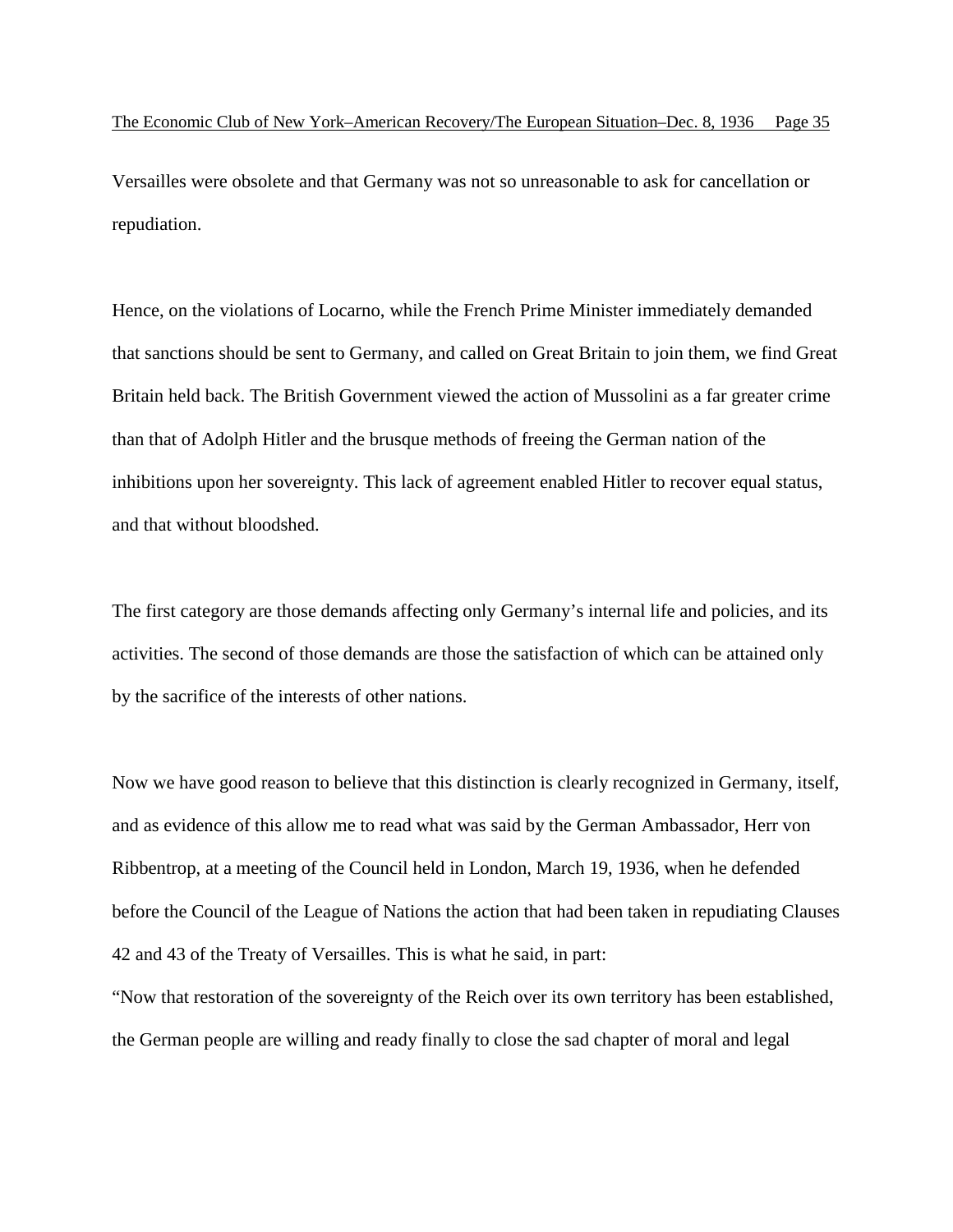confusions and misunderstandings in Europe of which they have been the chief victim. With the termination of the Locarno Treaty, the last relic of those discriminating conditions has vanished too. A heavy moral and political burden has been removed from the German people which now sees itself re-established in honor and freedom.

"This German people have now only one sincere desire, to live in peace and friendship with its neighbors from now onward and to co-operate to the best of its ability in binding up real European solidarity."

Let us, now then, see what demands that Germany has been making are still unfulfilled. We find that of the demands more recently made there are two which do not appear in the first peace offer, but which we find in the offer of March 31, 1936, which reads:

"Germany expresses her willingness to re-enter the League of Nations either at once or after the conclusion of these agreements. At the same time, the German Government again expresses their expectation that, within a reasonable time and by means of friendly negotiations, the question of Colonial equality of rights as well as that of the Separation of the Covenant of the League of Nations from its basis in the Treaty of Versailles setting will be cleared up." Those, then, are the two new demands which are not found in the original of the first declaration

that I read you. What then are the unfulfilled demands of Germany: they are these: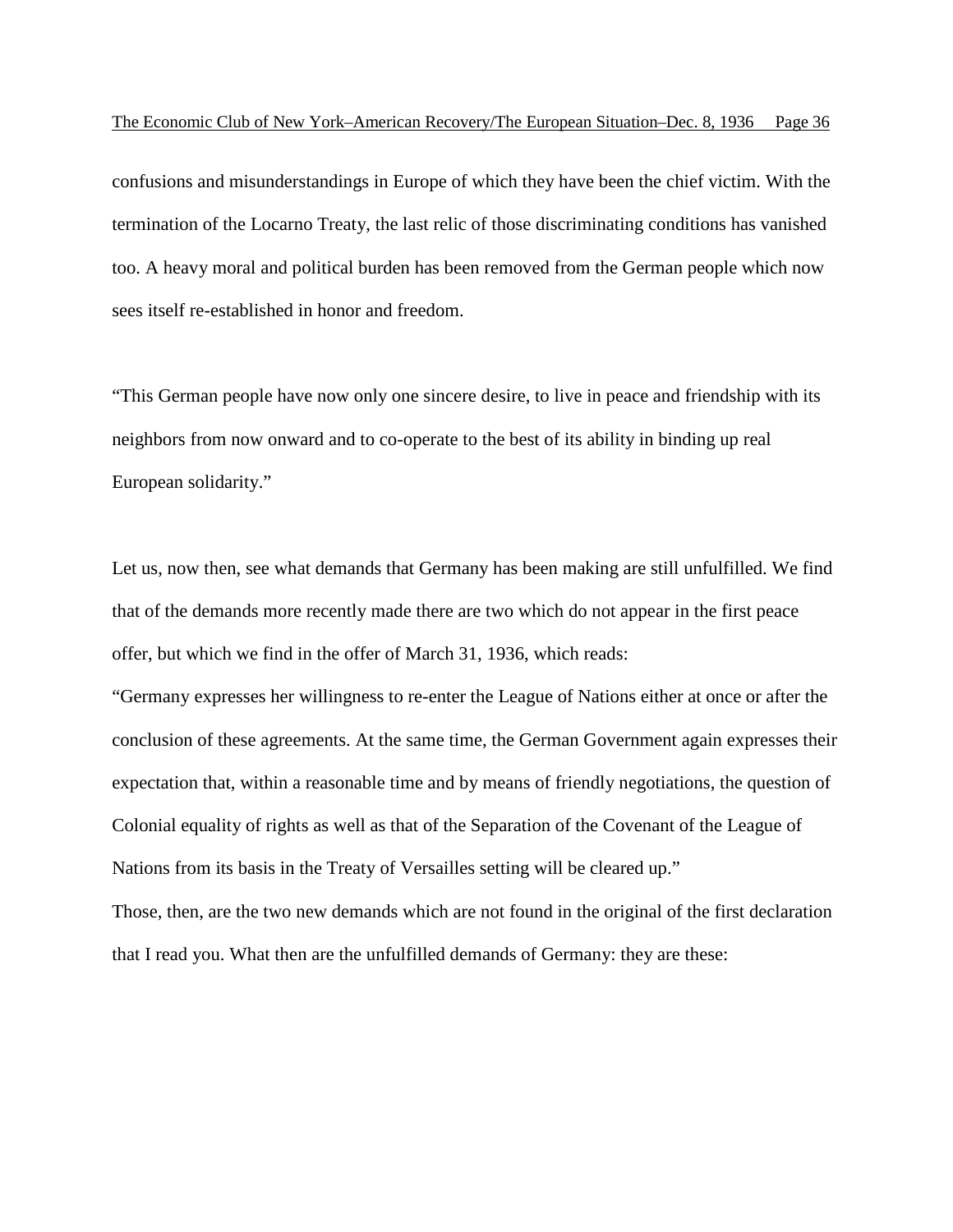Changing of the boundaries which were altered by the Treaty of Versailles; equal status in the matter of colonies with other nations; and a revision of the Covenant no longer making the League of Nations the custodian of those things which are inhibitions to Germany.

Now these matters are not matters to be settled by the use of force. Germany could not get them, for that matter, if she had an army of half a million men. The can only be obtained by peaceful negotiation, by a sort of give and take, by proposals which could best be carried on by roundtable methods.

Should Germany consent to join in such negotiations she would today find herself in a different position than five years ago, when as a nation deprived of power of self-defense she sat with other nations heavily armed, almost all of whom were more strongly armed than she. So Germany now might expect greater consideration than she had then, in her previous state, and this fact is not unknown and is not unconsidered in Germany.

It is with this in mind that the British Government are putting forth at the present time every possible endeavor to bring about a new five-power conference, which may replace the shattered Locarno Treaty by a new treaty made with the same powers.

In the King's speech, when Parliament was opened in London, but a month ago, one of the clauses sets this out most clearly. Says the King's Speech: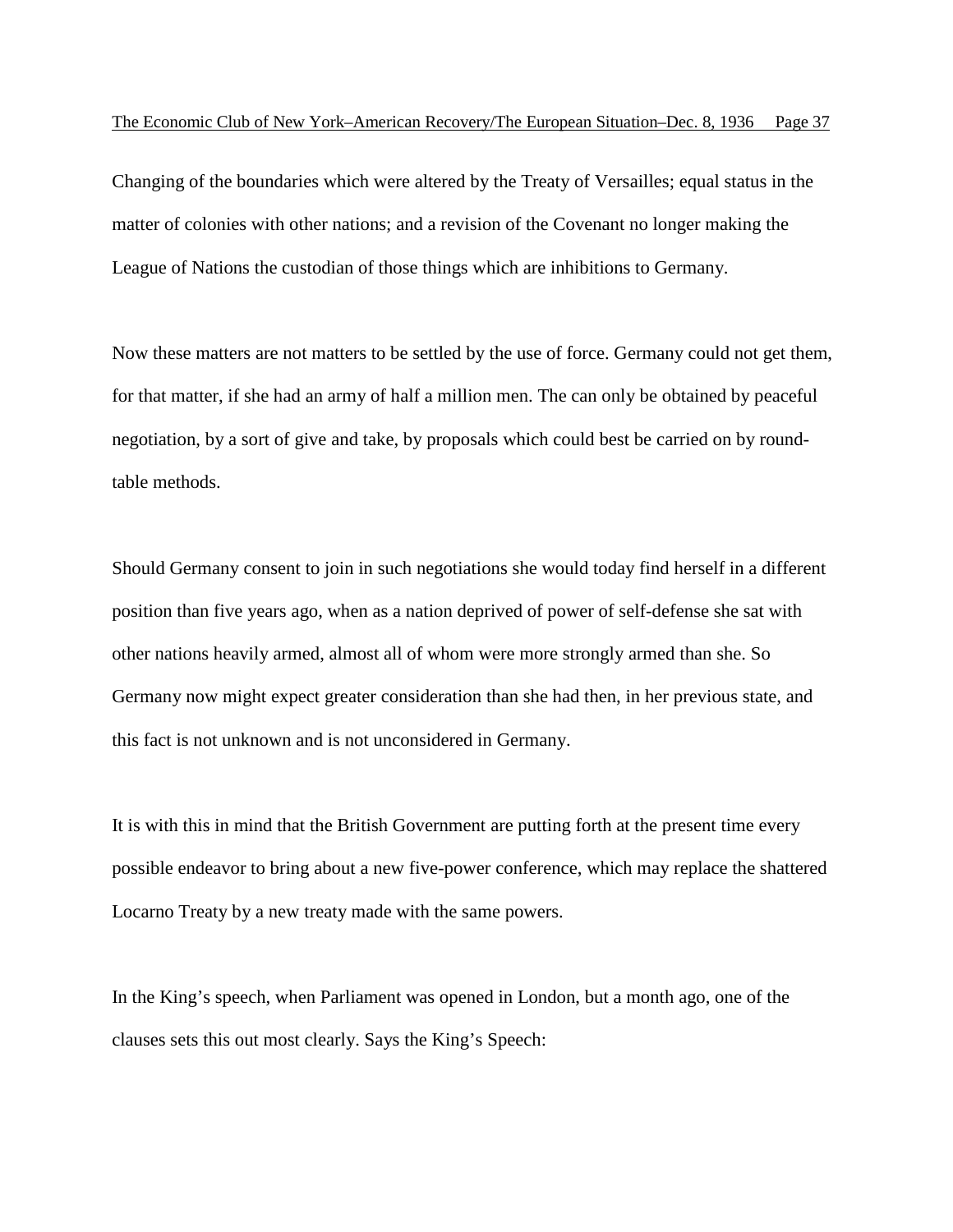"The Government will persist in efforts to bring about a meeting of the five powers signatory to the Treaty of Locarno."

This effort on the part of the British Government is an encouraging sign. Had it not been for the Spanish imbroglio, which has diverted the attention of the powers, I think steps would already have been well underway for such a meeting. But I believe it will come, one of these days, when pressing, immediate questions are settled.

But the third desideratum, boundary readjustments, is susceptible to round-table agreements only to a small degree. Some slight rectifications might be secured by negotiation as to Danzig, Memel, or Eupen Malmedy, where German nationals predominate; perhaps by means of the plebiscite under the League of Nations, as in the Saar, it may be possible to allow those people to peacefully go back to Germany, but when it comes to taking Czechoslovakia, or the Polish Corridor, which is 90% Polish today, or to annex Bohemia, we have an altogether different situation. But, when a year hence, Germany is rearmed and reaches her maximum strength, will the temptation of for Hitler to use these forces be irresistible? Will he start a war of conquest, a war of liberation, taking tor his excuse the scattered islands of German population lying between him and the Black Sea? There are many who prophesy that he will.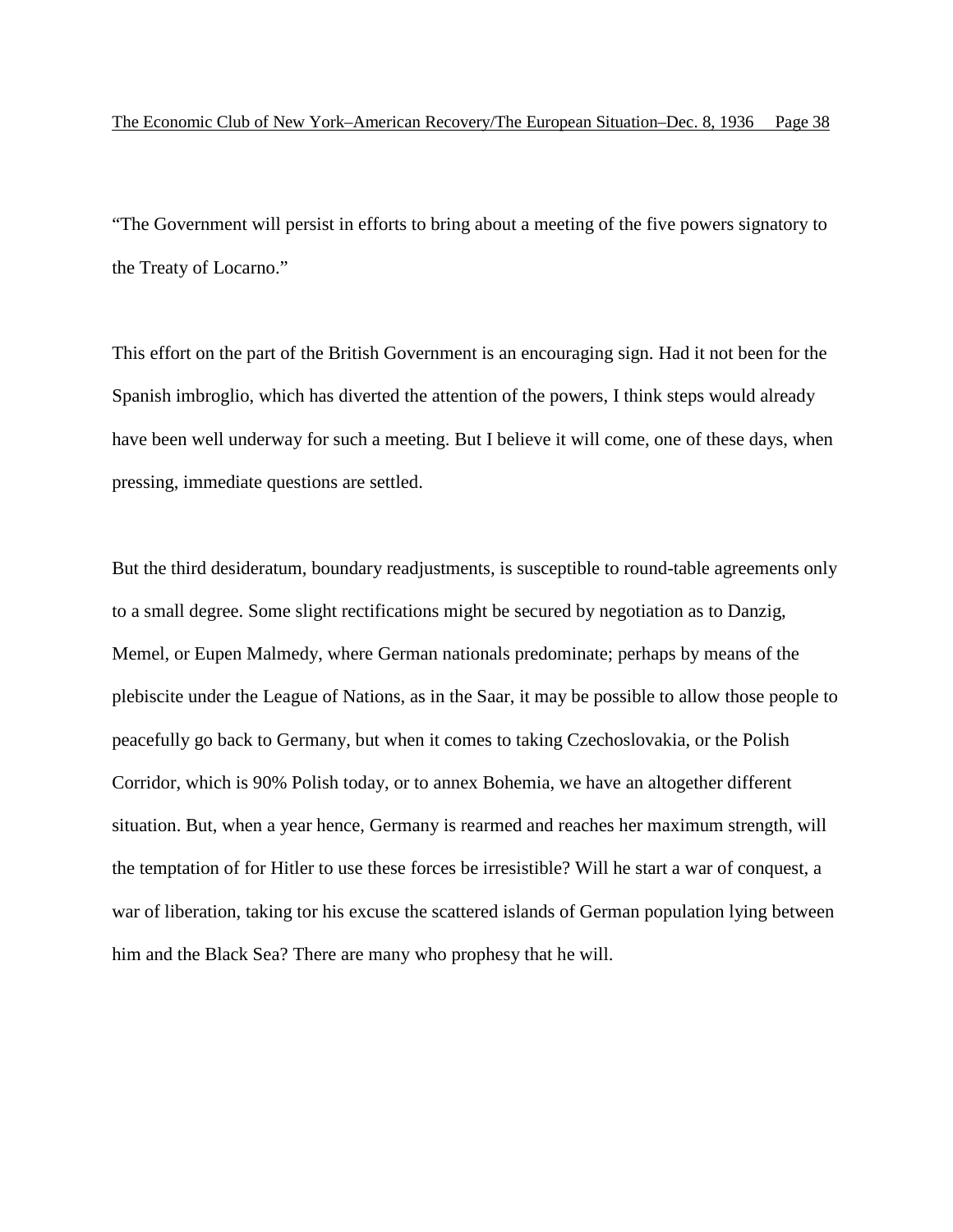The other night I heard Pertinack speaking at the Harvard Club, in Boston, saying that in about a year from this time war is inevitable, for Germany will then be the most powerful nation in the world, but only for a period of 12 months can she maintain her power. She therefore will strike at the moment when she is most powerful.

I can't say that I altogether agree with that, and I will try to give you the reasons why. I don't think Hitler will provoke another war against the advice of the German Staff, and the German Staff will only advise such a campaign unless success appears certain and unless the spoils are sufficiently attractive.

What are some of the deterrents that will call that cool, calculating German Staff to give advice against a rash attack? First, the attitude of Great Britain. In 1914 it was uncertain what Great Britain would do if Belgium was invaded, and it was more or less a gamble on the part of Germany who didn't believe Great Britain would fight.

But now the situation is perfectly true. If France or Belgium is invaded, Britain will fight, and definite assurance to that effect has been given. And, what is more, the Britain of today is more and better prepared for ward by far than was the Britain in 1914.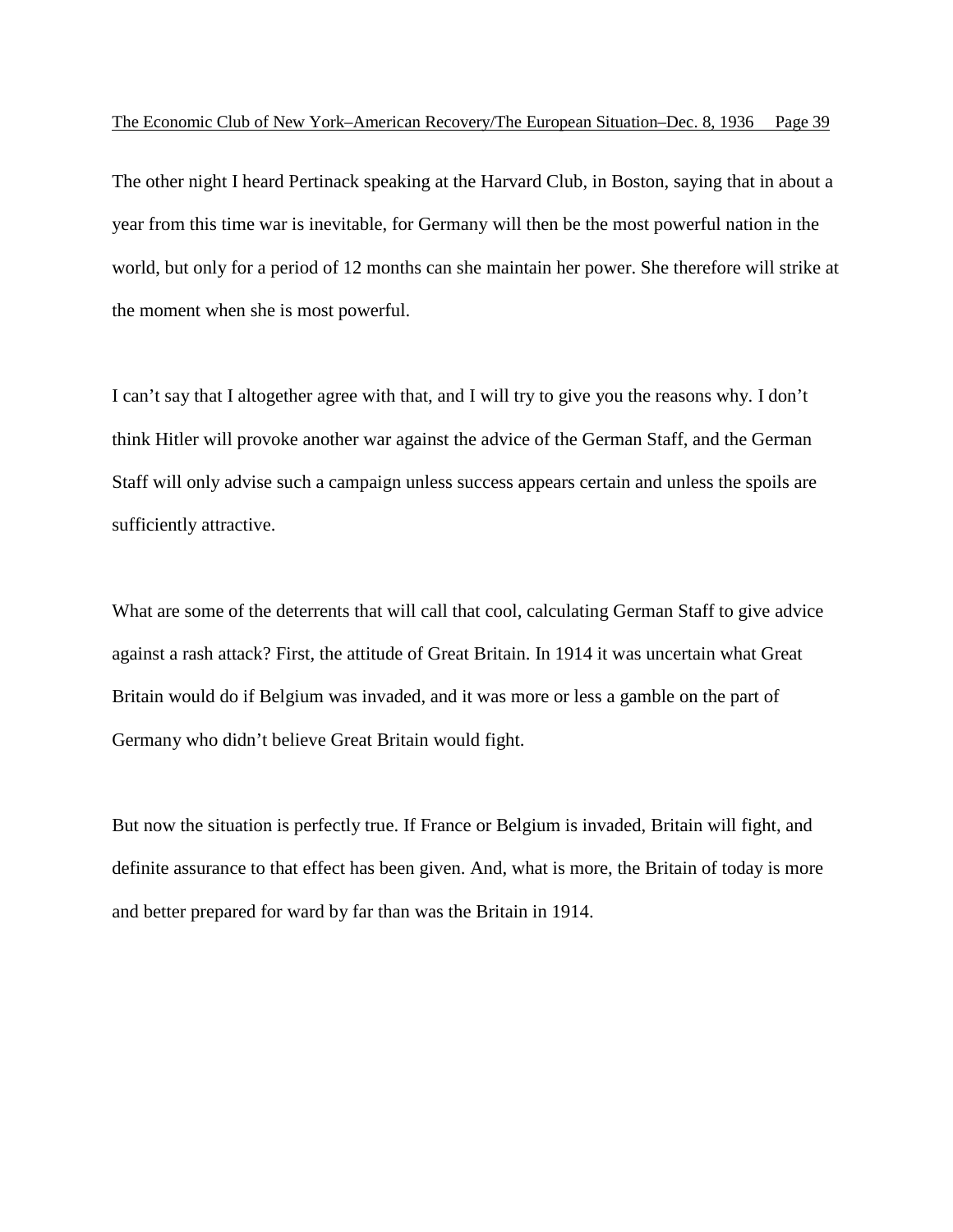Only the other day Anthony Eden, the British Foreign Minister, speaking at a luncheon given by the International Chamber of Commerce in London, for Paul van Zeeland, Prime Minister of Belgium said:

"Let me affirm once again that the independence and integrity of Belgium are of vital interest for this nation and that Belgium could count upon British help were she ever the victim of unprovoked aggression. I say these words deliberately because I am confident that they represent the will of the British people and that to make this plain is a contribution to peace." That was intended for Berlin.

Then there is another consideration: If Germany should undertake to drive eastward in an attempt to reach Russia and to wrest from Russian some of her territory, it will be a long war – a war on land. The intermediate states would undoubtedly unite and would resist, and with Russia as a backing it would mean that the resistance would be strong.

The German economic position today is not such that Germany is prepared for a long war. No gold is stored in Potsdam today for an emergency. Of the money which she derives from exports today a great portion is used for making arms and ammunition, and as little as possible goes to the necessities and needs of her population. Only recently all the foreign securities held by German citizens have been called in and place in the custodianship of the German Government, to be confiscated if necessary.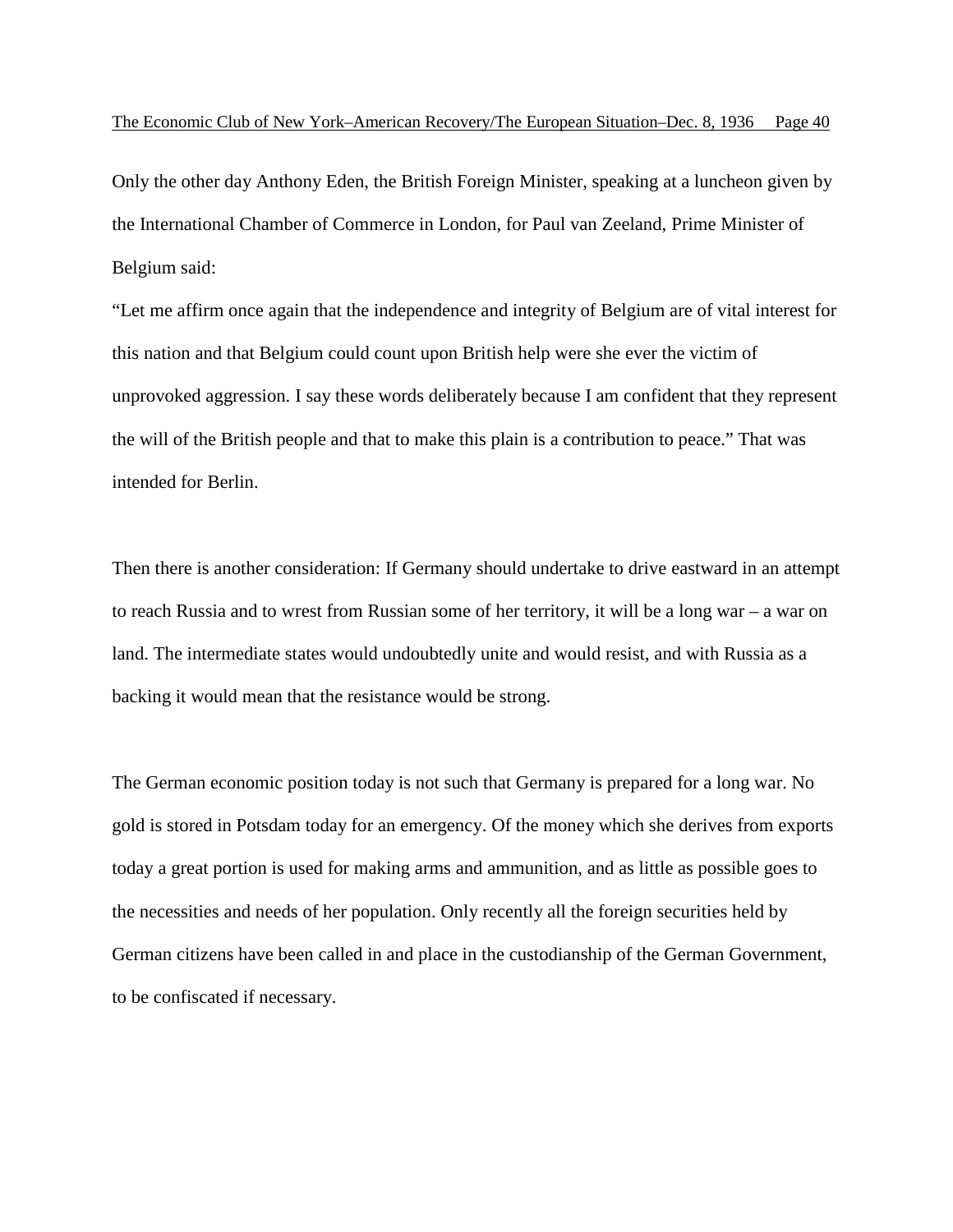It is well known, furthermore, that Germany cannot feed her people by foodstuffs grown inside her own boundaries, so how can she expect that she will be able to buy and store the vast quantities of foodstuffs and materials that a world war would necessitate, and have them ready before the war begins? We know it was the starvation and the threat of starvation that brought down the Austrian and Hungarian Governments, and also the German Government in the last World War and it may be that it will do it again.

Then, again, there is a third consideration. The next war will be largely fought in the air. That is a development of the past 15 years. We know from the reports from Madrid how terrible a war in the air will be. Only a while ago Neville Chamberlain, speaking in the British House of Commons, speaking of aerial warfare, said, "It must be remembered that it will be a war not merely of defense but a war of reprisal, also." It will not be a campaign where an immense fleet of one nation will attack an immense fleet of another nation. No nation will risk its entire air service in a single encounter. No, it will be a series of destructive raids, having for its object not a battle, but the destruction of the enemies' resources.

And what will it profit Hitler and the Germans to raid London and Paris if at the same time Berlin, Dresden and Hamburg and Frankfort are similarly destroyed? If the German people were subject to such strains as these, how long would they stand it?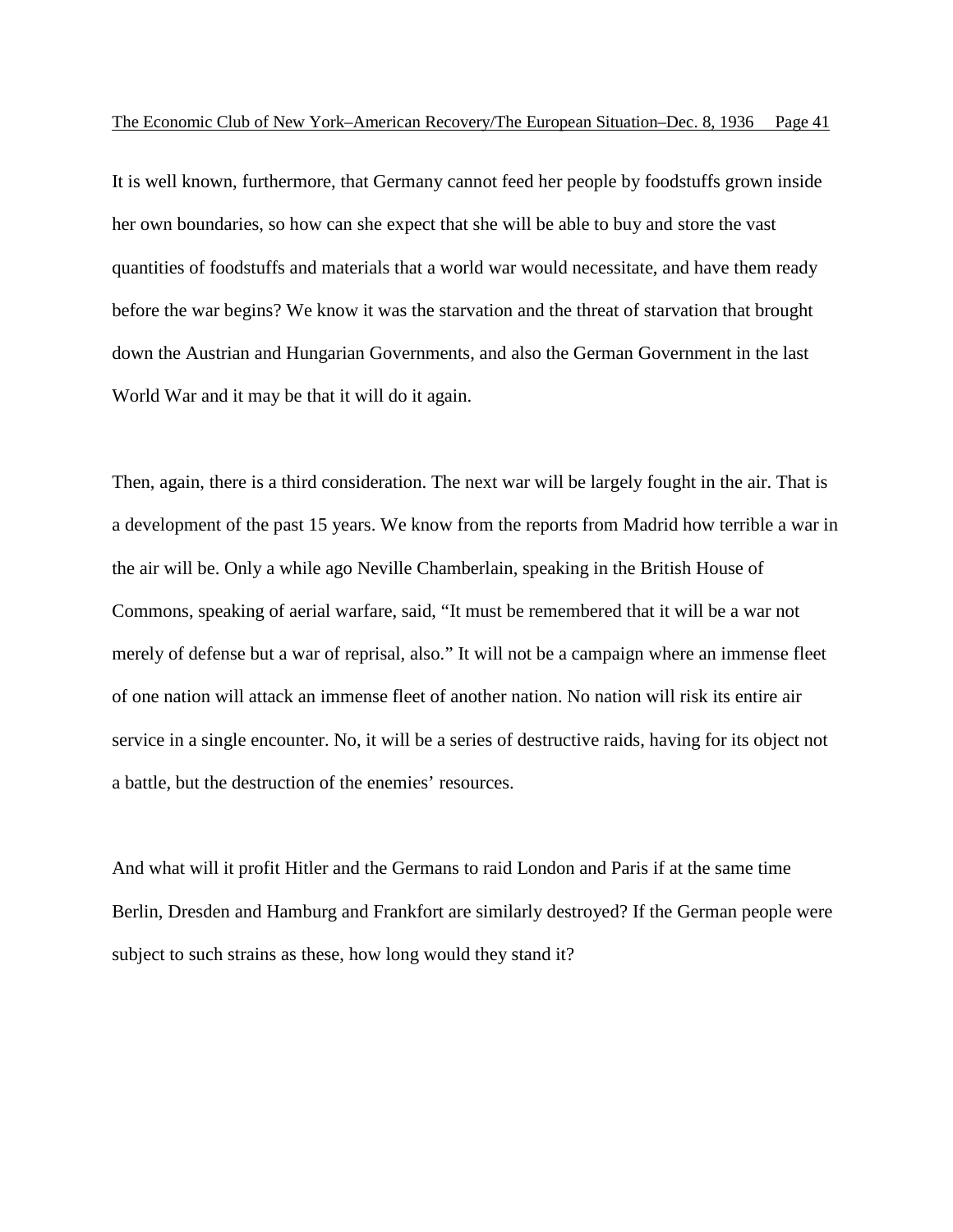Is the motive for undertaking and undergoing such suffering sufficient to induce a reasonable nation to undertake it? I am inclined to think that Hitler meant what he said when in May of 1935 he said:

"Germany has nothing to gain from any European war."

But, you ask, and naturally, why, then, so large an army? Why so large an army unless it be for aggression? To that query I reply that the increase of the German army is largely a matter of pride. Having placed his hand to the plow, Hitler can hardly turn back without loss of prestige, but, after all, a German army of 550,000 men for a nation of its population is not out of proportion. And it may be the strongest army in Europe, but it is not stronger than a union of the nations outside of Germany. And again to quote Hitler, let me say in respect to the matter of disarmament, Hitler has said:

"The German Government has made public the extent of the development of the German defense forces. It will in no circumstances recede from the line taken up. It sees no menace to any nation in the completion of this program whether on land, on the sea or in the air. It is, however, at all times ready to make any limitations in its armaments which are accepted equally by other states."

When, then, the maximum is reached and the non-employment in Germany has been entirely taken up by being taken into the army, the question then of reducing the army, if others do the same will mean a transfer of the number of people from military to civilian life. Here will be, I think, an opportunity for other nations who are unwilling to lend Germany money that shall be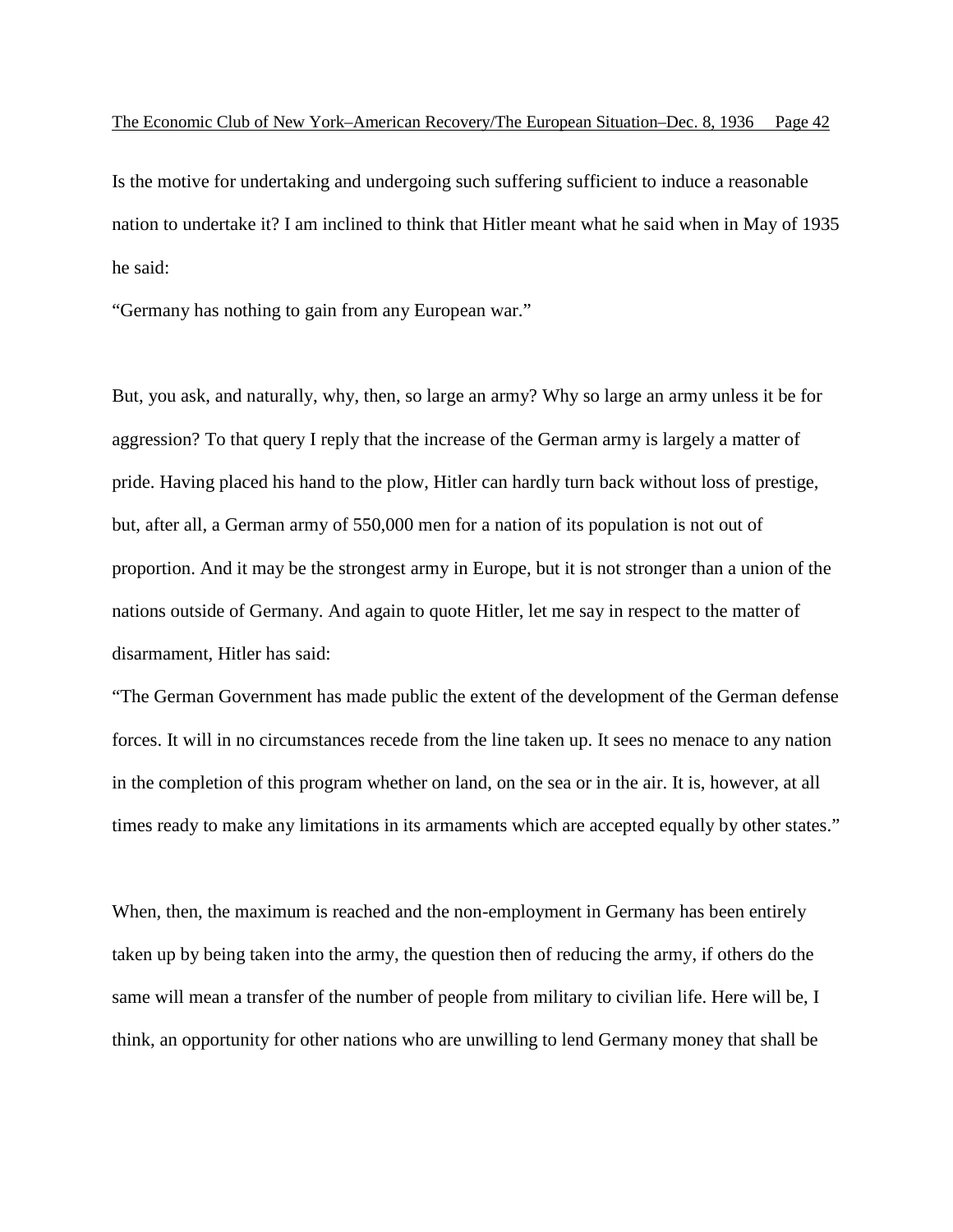spent in preparations for war, to show their willingness to make loans for the expansion of German industry that will permit of the transfer from the armed forces to the forces of peace.

Such a course would enable Hitler with honor to join another disarmament conference and to consent to proportional disarmament. And is there no reason to believe that if he reaches this goal of attainment the knowledge of all that he has acquired, of the position that he has held in the history of Germany, past, present, and future, may induce him not to take the risk of jeopardizing it all in one great catastrophe which may end for Hitler as for Napoleon in St. Helena.

So, in my opinion, Germany, having won release from all those restrictions which were a matter of honor to her, and Germany, having attained the equality of status for which she has struggled so long, will not, I believe, run the risk for material gains of launching another world war -- at least first trying the round-table method of deliberation.

There is, therefore, still time for other nations to retrieve mistakes of the past and by making reasonable concessions remove the causes of strife. Therefore, I believe, to use the words of Baldwin, in the House of Commons, "War is not inevitable, but we must take every precaution against it."

I thank you. (Applause)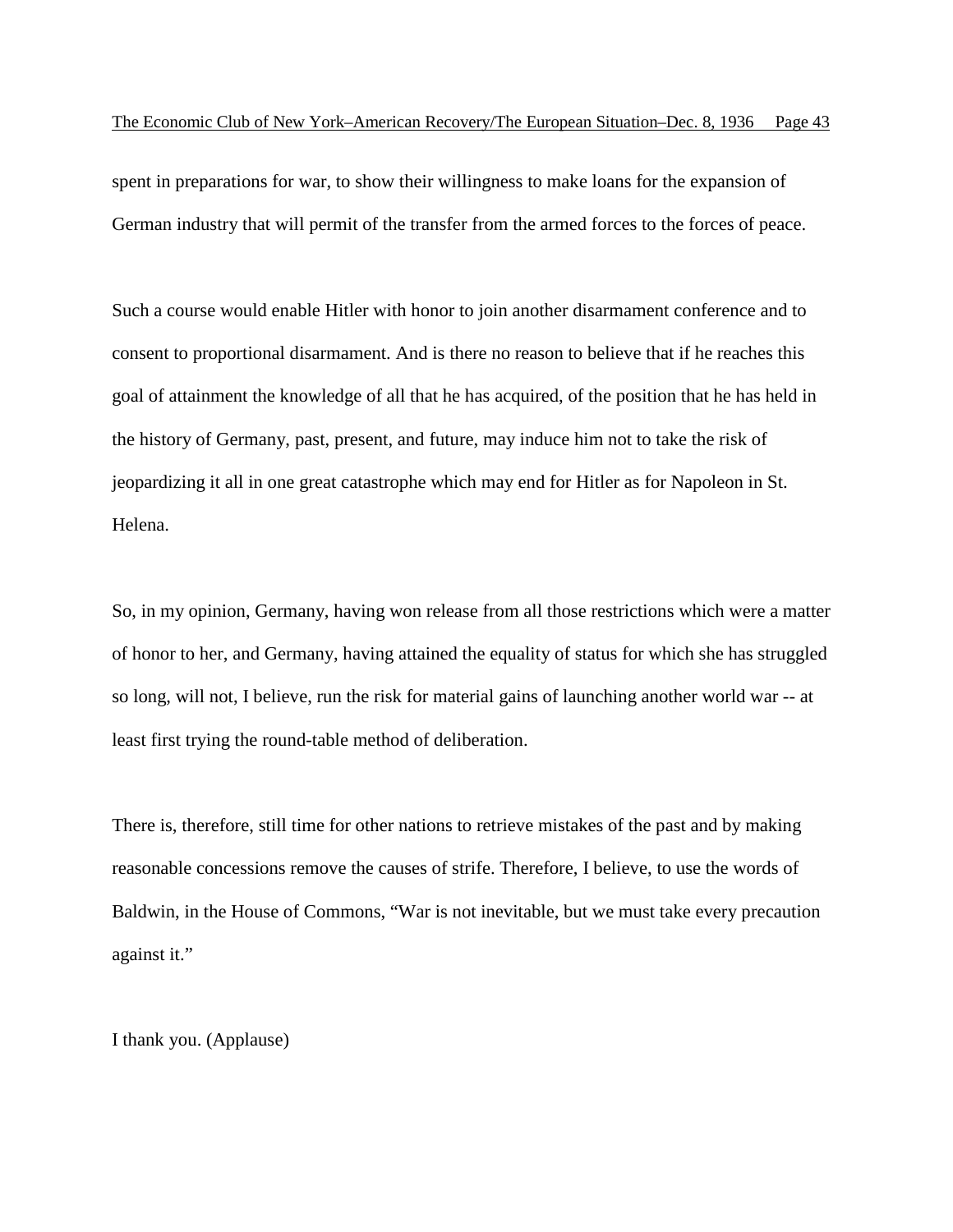PRESIDENT CRAVATH: We thank you, Sir Ames, for your most illuminating address. Mr. Ely has some questions which have been handed in.

MR. ELY: this question is addressed to Sir Herbert Ames. It is signed by a representative of the U. P. and this, Sir, is the question:

"The U. P. has it on good authority that King Edward VIII will abdicate tomorrow at eleven o'clock. What comment have you?"

SIR HERBERT AMES: I hardly feel that I can make a comment on a question that so vitally touches the heart of every British subject.

Speaking for Canada, I would say that my people, I am certain, have the deepest sympathy for the man and the woman who at the present time are deciding the most tragic incident of all their lives.

We do not wish in any way to pry into their own personal lives or feelings, but of one thing we are certain: Whatever the outcome may be, we do not believe that it will shake the attachment of the British people and of the dominions overseas to the British Crown, whoever may wear it. (Prolonged Applause)